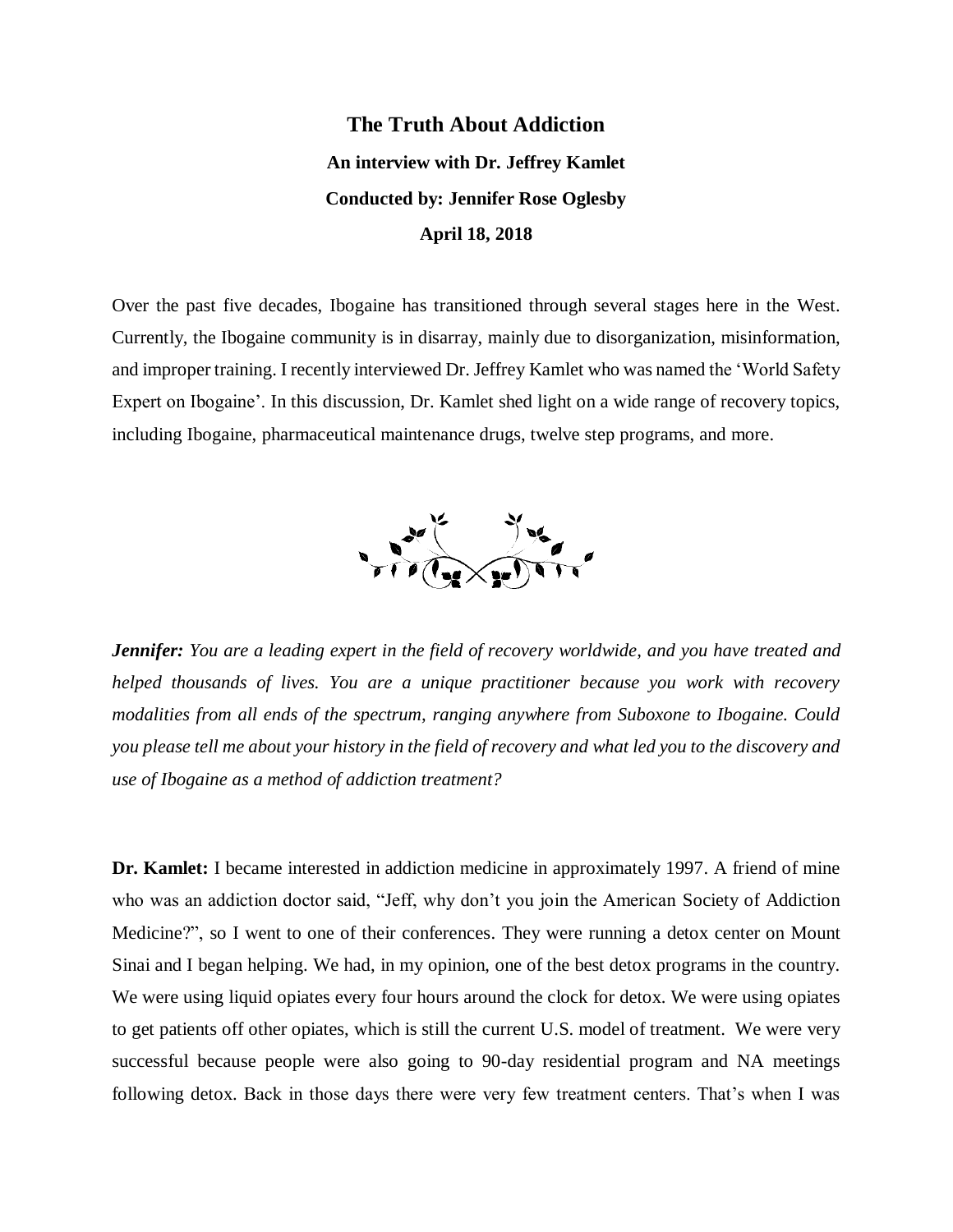introduced to Dr. Deborah Mash who told me, "I have a drug that can treat opiate withdrawals in 24 hours". I had read about Ibogaine, but I was skeptical of articles written by PHD's who have to 'Publish or Perish'. I saw addiction medicine to be a new and exciting field where a person like myself could actually rise in the ranks quickly and make a difference. I saw a lot of room for improvement in the opiate detox models that were being used in the United States at that time.

At that time, Dr. Mash, Ph.D., had just started working with Ibogaine. She had treated a couple patients with Howard Lotsoff in Panama, but they didn't really know what they were doing. She then received permission to do a clinical trial in St. Kitts. Even though it was a legitimate study, the patients were going to have to pay ten to fourteen thousand dollars to spend ten to fourteen days there. When you do a clinical trial in the U.S., you aren't allowed to charge anybody money, but since nobody was funding this study, the patients had to pay. I was excited and honored to work with Dr. Mash whose reputation on brain chemistry and addiction had been widely published.

For the next approximately seven years we went to St. Kitts once a month. We'd treat anywhere from ten to fourteen patients per trip, we would treat four a day, and we started to learn. We learned how to pre-screen, stabilize the patients, stabilize them on opiates prior to their flood dose, how to administer Ibogaine, how to use the music, and how to care for them post treatment.

We also noticed the possible dangers associated with flood dosing. This is when I noticed the QT prolongation, hypotension, eradycardia, and bizarre t-wave changes on EKG. Back then nobody was looking at QTC prolongation. Most of what was learned about the drug originated from my observations in association with Dr. Mash who was a PHD, not an MD. Information on how to administer this drug safely primarily came from my observations, and much of the theory of how Ibogaine was working on the brain came from Dr. Mash's work, and others. I was a previous E.R. director who was board certified in addiction medicine and also had an interest in entheogenic drugs. So, the meeting of Dr. Mash and myself was truly serendipitous.

*Jennifer: The most important element needed to bring credibility to Ibogaine is the science to back the claims. Can you tell me about the work you did with Dr. Deborah Mash? What was the goal of this work and did any positive changes result from it?*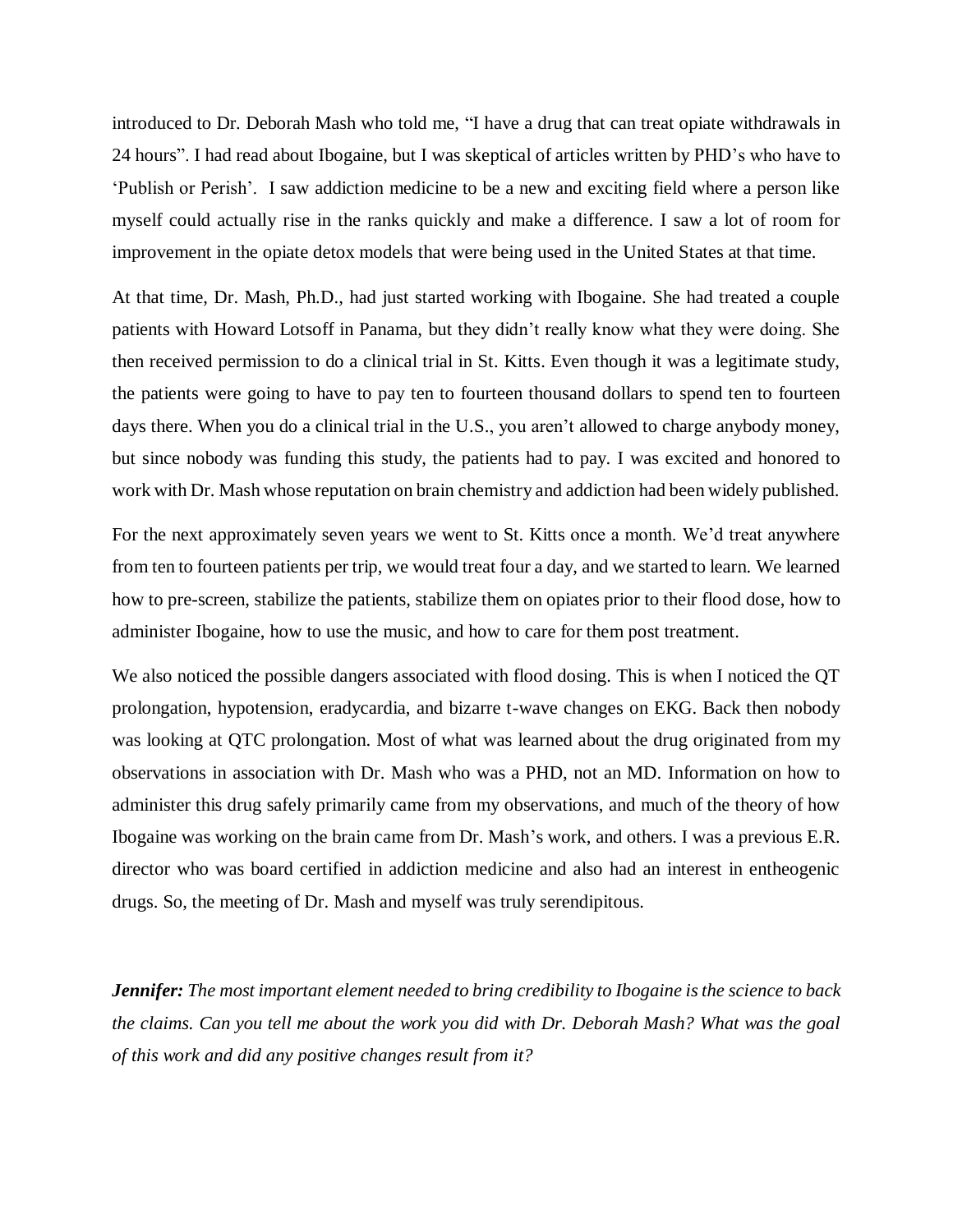**Dr. Kamlet:** The whole idea back then was that we were going to collect enough data and then Dr. Mash and I were going to go in front of the FDA, show them this data, and it was going to be so good that they couldn't ignore it. Dr. Mash and I had co-lectured at several major addiction conferences, but we had little proof except for our word and patient testimonials.

Seven years and three hundred and something patients later, we had a massive amount of legitimate, super-scientific, ethical data.; provable data that was so good I thought it would hardly be believed. I was quoted as saying," In my opinion, Ibogaine is the most important discovery of addiction medicine". What it takes to do in ninety days in a U.S. model, I could do in *one day* with Ibogaine. Not only can I detox you, but I can get you past post-acute withdrawal, and have a patient who is ready for change.

This is the example I was using, "If you got busted, were thrown in the jail cell for ninety days and went into a cold-turkey withdrawal, the day after Ibogaine you would be where you were ninety days into a cold turkey detox". Essentially, it's throwing you ninety days ahead of the curve.

Ibogaine is not a cure for addiction. Many people were relapsing and coming back. The ones who went to rehab and/or NA meetings seemed to have a much greater sustainable recovery rate. It's an interesting thing because most of them said that they had already been to treatment and they've been going to meetings, "I've been detoxed twenty times before and those meetings don't work for me". But after Ibogaine, most of them decided to go to rehab and to meetings. Many of them went to a rehab called C & G Holistic, which was in Miami. One of the owners would come down on every round with us, his name was John Giordano. He ran a good aftercare program; a lot of the patients would go back with him and we had a whole Post-Ibogaine recovery community in Miami. This was very encouraging for us because post-Ibogaine patients became teachable.

So, we finished the study. Six months went by and I start asking about the data. More time went by, but for some reason that I still don't understand, the data never came out. I believe that if that data would have been released in the early 2000's as promised, that Ibogaine would be available in the United States today.

Dr. Mash, myself, and a team of many other competent professionals with credentials started this study with the intention that we were going to give this data away as our gift to the world, but the data was never released by Dr. Mash.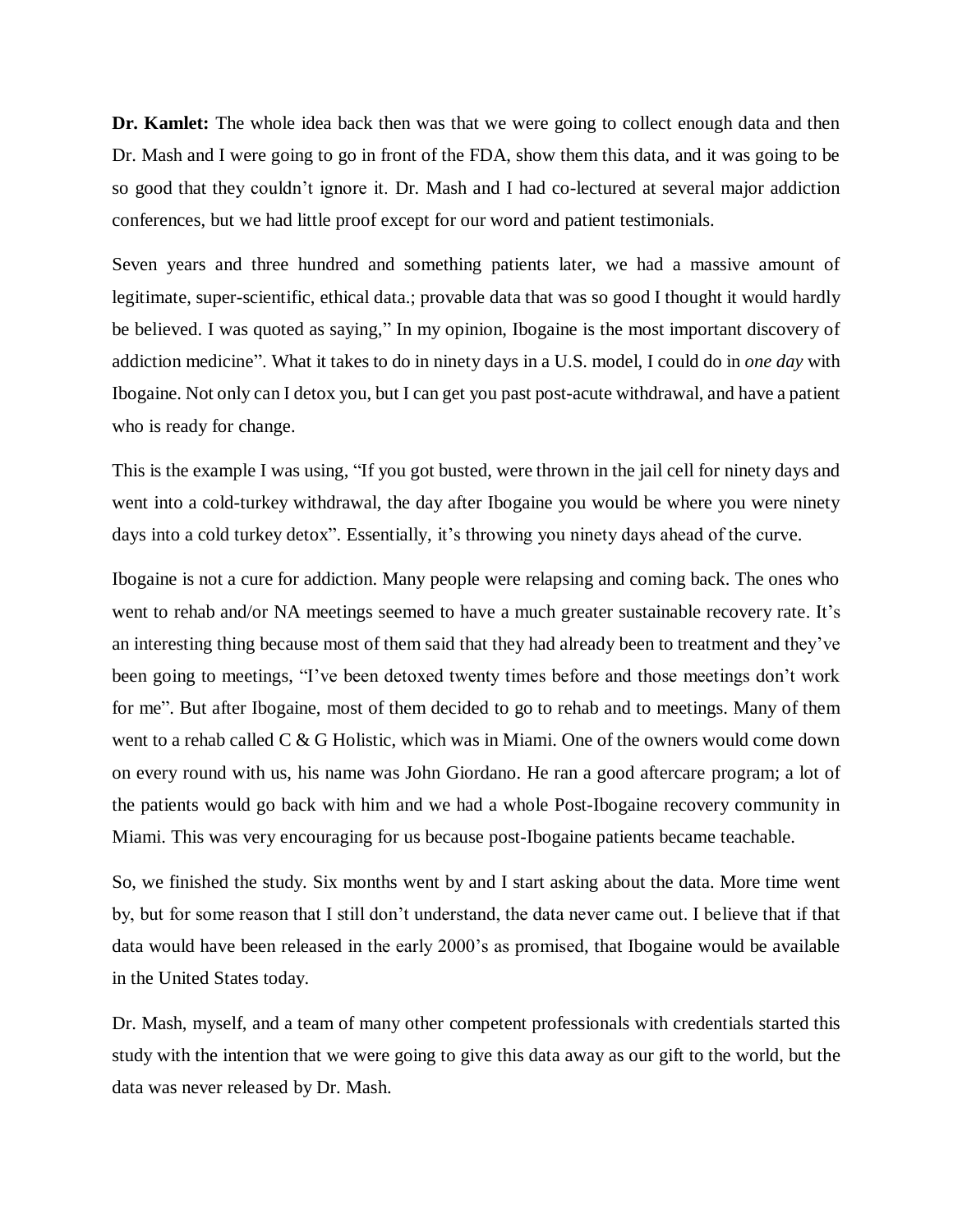Then, there was an explosion of unregulated Ibogaine clinics opening outside the U.S., and as quoted in the medical literature, the 'Vast Uncontrolled Experiment' began.

I have a joke that I tell, "What happens when you give a heroin-addicted sociopath Ibogaine? He gets clean and opens up an Ibogaine clinic!" That's not to say all clinics are bad, but many were and continue to be.

Ever since day one, all I ever wanted to do was to make Ibogaine affordable, safe and available to anyone that needs it in the United States. So, let's say this is done as a one-day procedure at a hospital, I would think the cost could be approximately two-to-three thousand dollars, administered safely with cardiac monitoring, doctor at the bedside, etc. A trained physician could treat twenty patients at a time per day. That was all I ever wanted to see and it's what I hope to see while I'm still on this planet.

Unfortunately, I just don't see that happening. We live in a capitalistic society where we don't have a health-care system, we have a *sick*-care system, run by Big Pharma whose motives are to turn profits for their shareholders as opposed to finding cures for illnesses.

When the Ibogaine clinics started opening, at first, I kept all the information I knew to myself. I really believed we were going to go before the FDA with the data and I didn't want to give this information to bad providers. When I realized that wasn't going to happen, I started going around to all the Ibogaine conferences telling them everything that I knew, "This is what I know about Ibogaine, this is how you give it safely, you need constant cardiac monitoring, you need fluids, magnesium, you need to monitor QT prolongation, don't take a patient who's liver enzymes are two and a half times normal, don't take a patient who's QTC is 480 or above, etc. etc." In addition to prescreening, psycho-social history, physical exam, complete lab tests, safe treatments, and effective aftercare. If clinics were going to treat patients with Ibogaine anyway, let me at least help them understand a safe, effective model of treatment and possibly even scare those away who were incapable of providing proper safety during treatment.

I started to explain how to get people off Methadone and Suboxone by calculating half-lives, something so simple that a third grader could understand it. Patients on very long-acting opiates could not go directly to Ibogaine flood dosing because there should not be any opiate in the patients' system to compete with Ibogaine metabolites for the opiate receptor sites. The half-life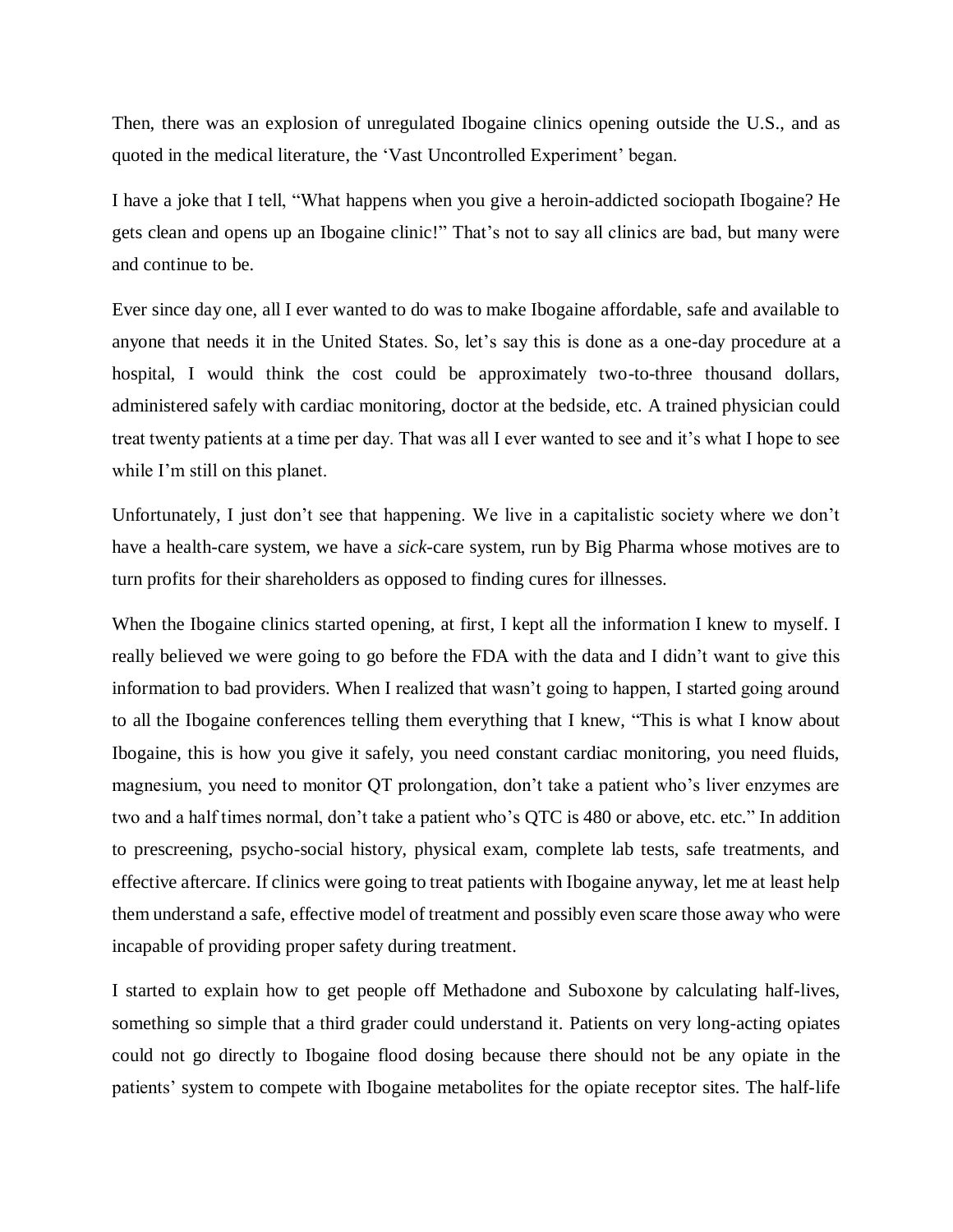of Methadone and Suboxone is twenty-four hours. Let's say the person is taking 8mg of Suboxone, tomorrow you have 4mg left in your system (and maybe you need a little bit of Oxycodone), the next day you have 2mg left, the next day you have 1mg, the next day you have a half milligram, the next day a quarter milligram, the next day you have an eighth, and the next day you can be treated. After hearing this at various lectures I gave, clinics were telling people that they need to get back on short-acting opiates for thirty days before they could be treated because the lay providers could not understand the pharmacokinetics of long-acting opiates. I got many calls from patients asking how they could get a thirty-day supply of short-acting opiates. I would ask them what the clinics were telling them about where they could get short-acting opiates, and they were telling patients to go buy heroin or the Oxy that they bought on the street as they did before! How absurd!

This is the value of someone like myself. I can legally do your switchover from long-acting to short-acting opiates in the United States, and then you would arrive at the clinic outside the U.S. ready to be treated.

Very few clinics in Mexico are licensed as an actual addiction clinic and can legally supply large amounts of morphine to stabilize patients pre-flood dose. I don't know how the other clinics are getting their opiates. I've had people tell me that they went to clinics who were driving around bad neighborhoods in Tijuana trying to buy Oxycodone, et. al., because they were going into withdrawals…crazy stuff!

They say there's been nineteen Ibogaine deaths, but that's not true. In my opinion, there have been many more Ibogaine deaths, possibly even into the hundreds, because deaths in foreign countries and deaths through the Ibogaine underground are not reported.

I have a folder of complaints about Ibogaine providers and clinics that I've been keeping for the last ten years, claiming sexual molestations, abuses, financial rip-offs, ineffective treatments, patients going home in withdrawals and clinics not answering the telephone. There was even one place claiming that they had the 'Triple Guarantee', but when you got home and were in withdrawals or relapsed, they would never answer their phone again. One clinic was selling Ibogaine followed by Ayahuasca seven days later, until they had a patient die while on Ayahuasca. In my model, I think that is insane.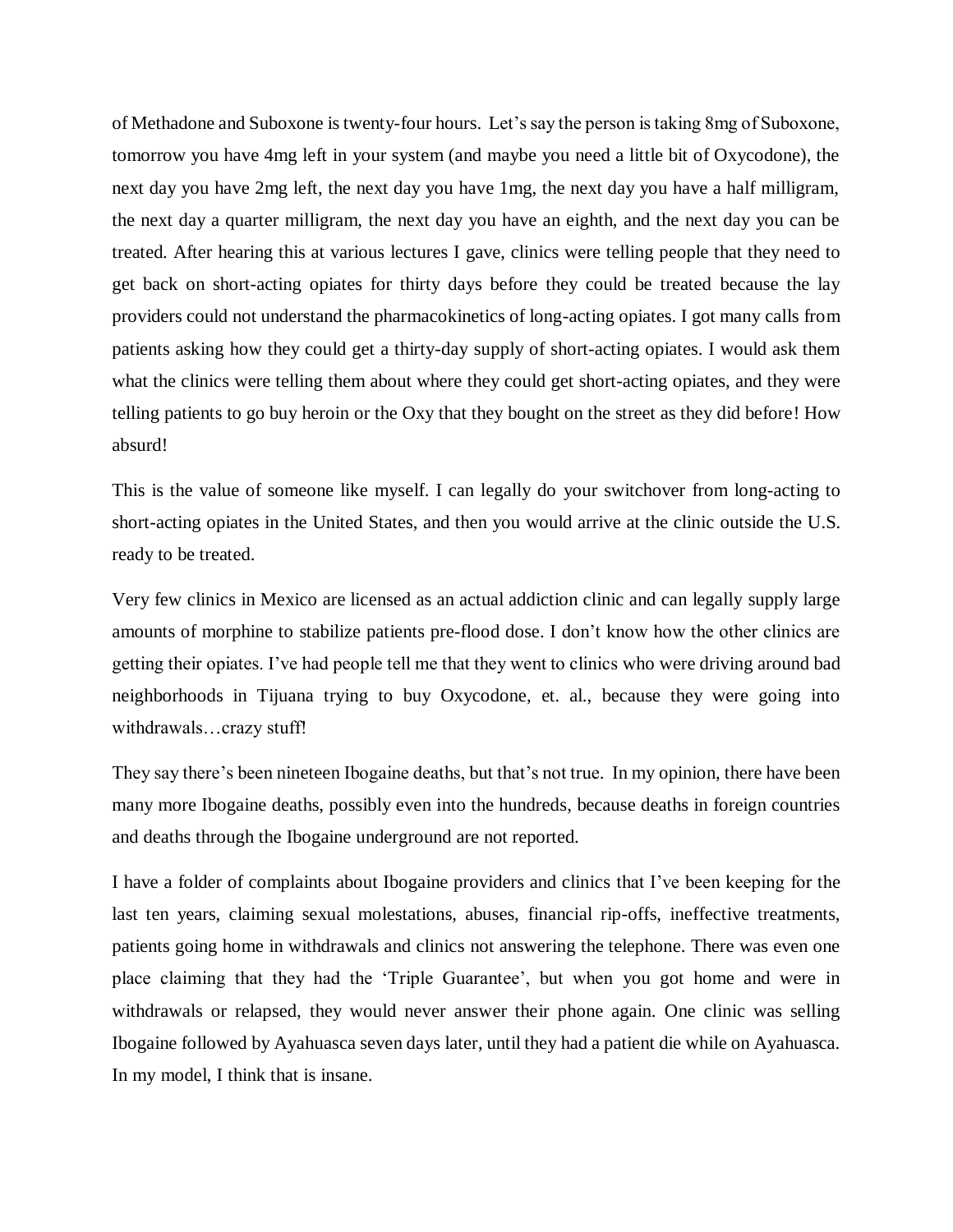I had a patient once tell me that a clinic was explaining how to get back on short-acting opiates, so he asked if he could use Benzodiazepines (Valium) and they told him to use all the Benzos you want! He showed up and was taking 100mg of Valium a day! I said, "WHY?!", he said because the person who answered the phone for the clinic told him it was okay. Now that patient was opiate-free but had a Benzodiazepine habit which Ibogaine would not be able to help with.

I know I got a little off track here, but that is how I got involved with Ibogaine. Once I realized the data wasn't going to be released, I decided to meet all the providers and go to all the Ibogaine conferences. Dana Beal started small conferences in New York, then we grew to GITA (The Global Ibogaine Therapy Alliance), and then we started working on ethics and scientific planning. So, there were a lot of good people with good intentions, but they still didn't really understand the addiction side of this. I am giving Ibogaine to people who want to treat their addiction, I am not giving Ibogaine to people who want to have a spiritual experience, nor am I treating PTSD or depression, I am strictly treating addiction. Yet sometimes with Ibogaine you do get a bonus, the visionary component can be like receiving years of good therapy done in one day.

What makes Ibogaine so special, as compared to every other plant teacher out there? **Ibogaine is the only substance on the planet that will ameliorate opiate withdrawal in less than twentyfour hours.** That makes it the most important discovery right now in addiction medicine as we face an opiate usage and death tsunami across the United States and the world. We have 75,000 opiate deaths per year in the United States at present. Could you imagine the outcry if 75,000 people died from the Zika Virus? This is a 'miracle drug' that shouldn't even go through clinical trials, it should just be brought out tomorrow on an emergent basis because everybody knows it works. Unfortunately, that will not happen in the near future because the pharmaceutical lobby and others don't want to see this drug come out.

*Jennifer: Harm Reduction seems to be an oftentimes overlooked element in recovery, but in my advocacy work it seems clear that recovery is oftentimes a slow process with many small goals and improvements. What Harm Reduction tools do you implement in your practice?*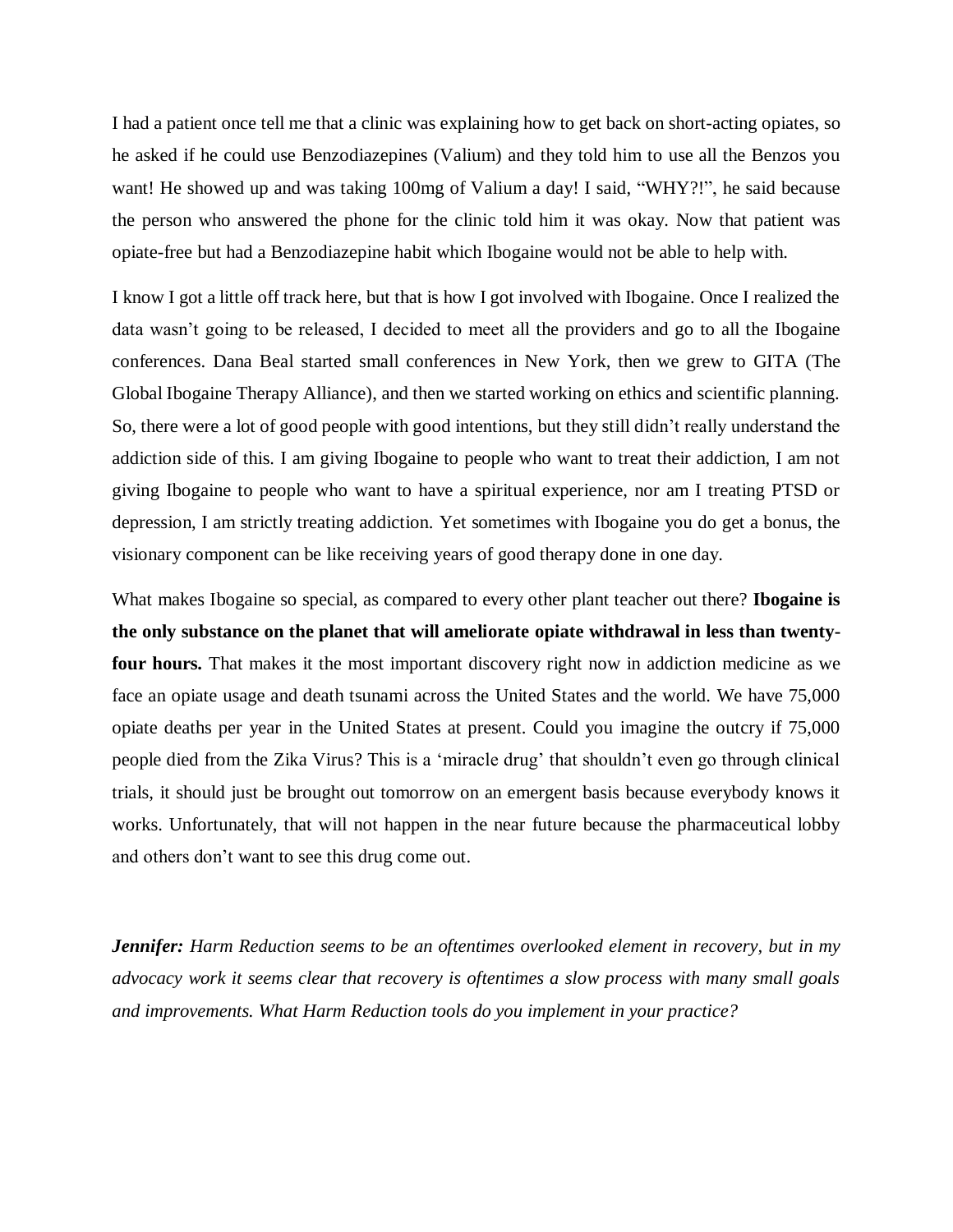**Dr. Kamlet:** I am a full 110% believer in Harm Reduction. The great majority of people cannot afford Ibogaine and will never be able to afford proper Ibogaine treatments. So, if you're in the streets, robbing people for heroin and sticking needles in your arm, guess what…going on Suboxone is a tremendous improvement on your life. I have patients on Suboxone who go to work every day, nobody knows they are on anything, they act 'normal', the drug doesn't tell you to take more of the drug, and you can't possibly die from it unless you mix it with other drugs (especially Benzodiazepines). This, in my opinion, is Harm Reduction. Getting pain patients on lower doses of pain medication is also Harm Reduction.

Methadone can be Harm Reduction, but I think Suboxone is better than Methadone. There is no such thing as a blocking-dose of Methadone. I've been involved with Methadone since 1984, I sat on the board of the National Association of Methadone Advocates, and there is no such thing as a blocking dose of Methadone. People are always wanting to take larger doses of Methadone, and I don't care if you are taking one thousand milligrams a day, you can still shoot dope while you're taking it. Methadone is difficult to get off of, but it's a hell of a lot better than going to jail or being in the streets and dying.

I tell people all the time, even if you're still using, go to an NA meeting. There's no rule that says you have to be clean to go to a meeting, they say "If you used a drug today then please don't raise your hand to share because we want to hear from you, not the drug". Where else are you going to find hope? You aren't going to find hope on a Methadone line, or in the Suboxone doctor's office.

Every month I have three to four Suboxone patients who have detoxed to zero, because I have a protocol, a way of cutting the films where I can taper a Suboxone patient. If you're on 16mg of Suboxone it may take up to eighteen months to do this if you need to do it comfortably, but it can be done. While you are tapering you need to go to meetings. Otherwise, you're never going to have the fortitude to get through this long, difficult process.

In the United States, where we do pharmaceutically assisted detox, this is where a lot of people make a mistake. Let's say you're taking 4mg of Suboxone. The detox protocol says that every day we are going to bring you down 1mg, or every week or every month. When you go from 4mg to 3mg, I just cut you back by 25%. And then you go from 3mg to 2mg, it's the same 1mg, but I just cut you back by 33% of your total dose. Now you go from 2mg to 1mg, you're getting sicker and sicker, and you don't understand it because it's the same 1mg, but it's 50% of your total dose. So,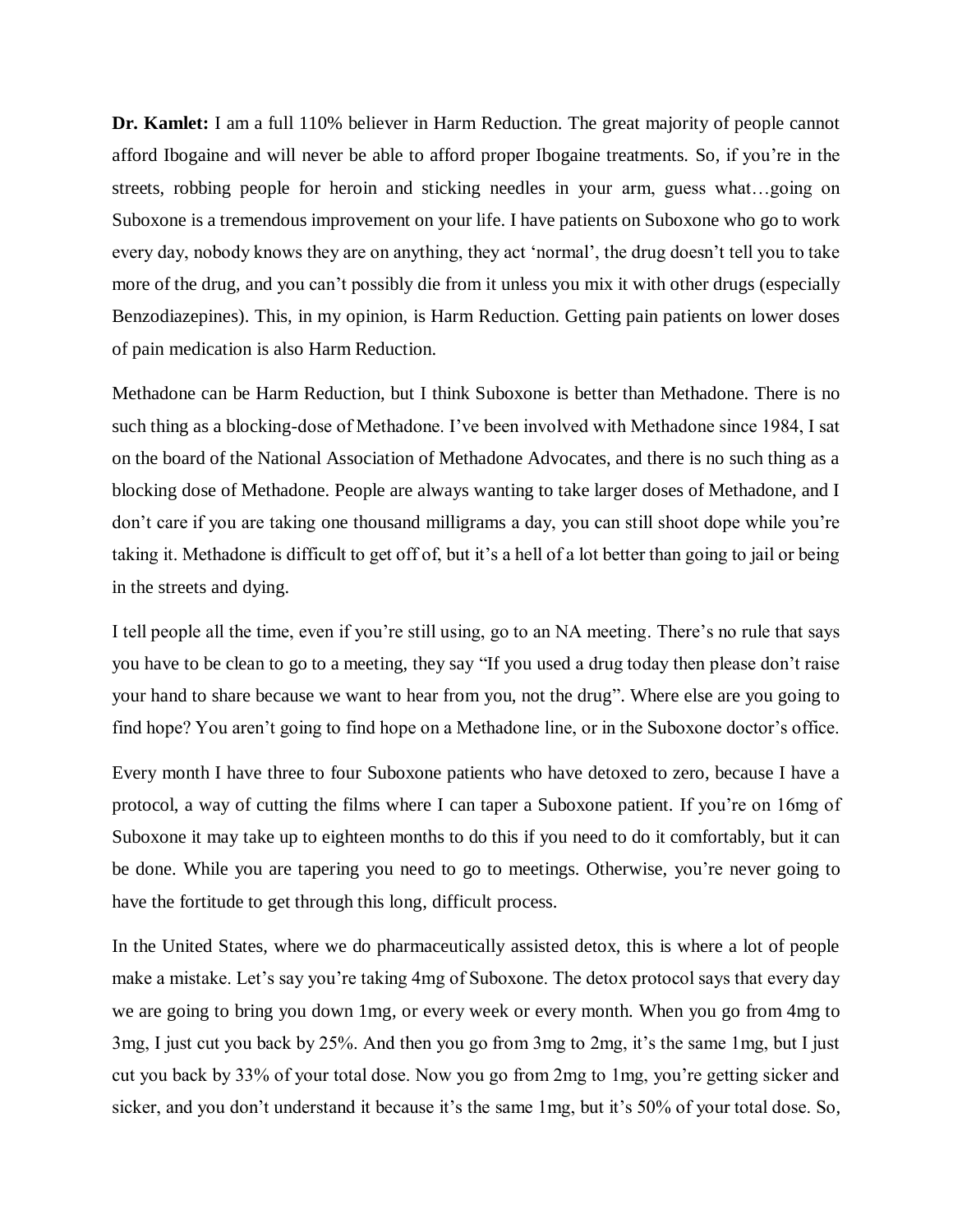anytime a detox or a rehab gives you a standard dose to go down every day or every few days, the patient is eventually going to get sicker and sicker. When we originally started doing detox, I came up with the concept of reducing the percentage of the total dose, so if someone is doing a detox, we are going to reduce their dose 5% at a time. You can't do this when you're taking solid pills, but when you're using liquid medication like Dihydromorphone or Morphine, or even Dihydrocodone, I can literally pour you 1.18mg, or whatever it might be. This way you can keep your reductions calculated by percentage. Remember, if you take 16mg of Suboxone today and you take 16mg tomorrow, on that second day you really have 24mg in your system, because you have the 16mg that you took plus 8mg left over from day one. On the third day, you have the 16mg that you took, 8mg left over from day two and 4mg left over from day one. So, by the time you get up to day ten, you might be taking only 16mg a day, but you have about 30mg in your system. I noticed that if I cut people back on their dose no quicker than every ten to fourteen days and keep the cut back less than 20% of their total dose, they don't go into major withdrawal because they have so much back-up drug on board.

When Suboxone first came out it only came in a tablet form and only in two dosages of 2mg and 8mg. That made tapering very difficult. If the intention of the drug company was for people to detox off this drug, should there not have been a 1, 2, 3, 4, 5, 6, 7, and 8mg dosage? However, when they came out with Suboxone film, I could take a piece of film and fold it into eight perfect little squares. I take an 8mg film and I fold it in half, and then fold it in half again, and I open it up and I've got four pieces of 2mg. Then I fold it on the horizontal and I have eight squares of 1mg each. Now I can tell the patient to take a scissor and cut 1mg or a half milligram off that film, and that's their cut back.

I do clinical trials in my office. Drug companies hire me and my clinical team to help bring out new drugs, such as asthma drugs, antibiotics, last year we did a clinical trial on the flu vaccine, this sort of thing. I know a lot about doing clinical trials. I was involved in some of the original clinical trials on Suboxone and other like products to be used for Medicated Assisted Treatment (MAT). Before these drugs ever came out, I saw how they worked. One of the makers of a Suboxone product used to pay me to speak, because I was one of their Scientific Board Members. When that company first came out with their drug, I was given one of the first MAT DEA licenses in the United States. I was sent around the country to teach other doctors how to use Suboxone and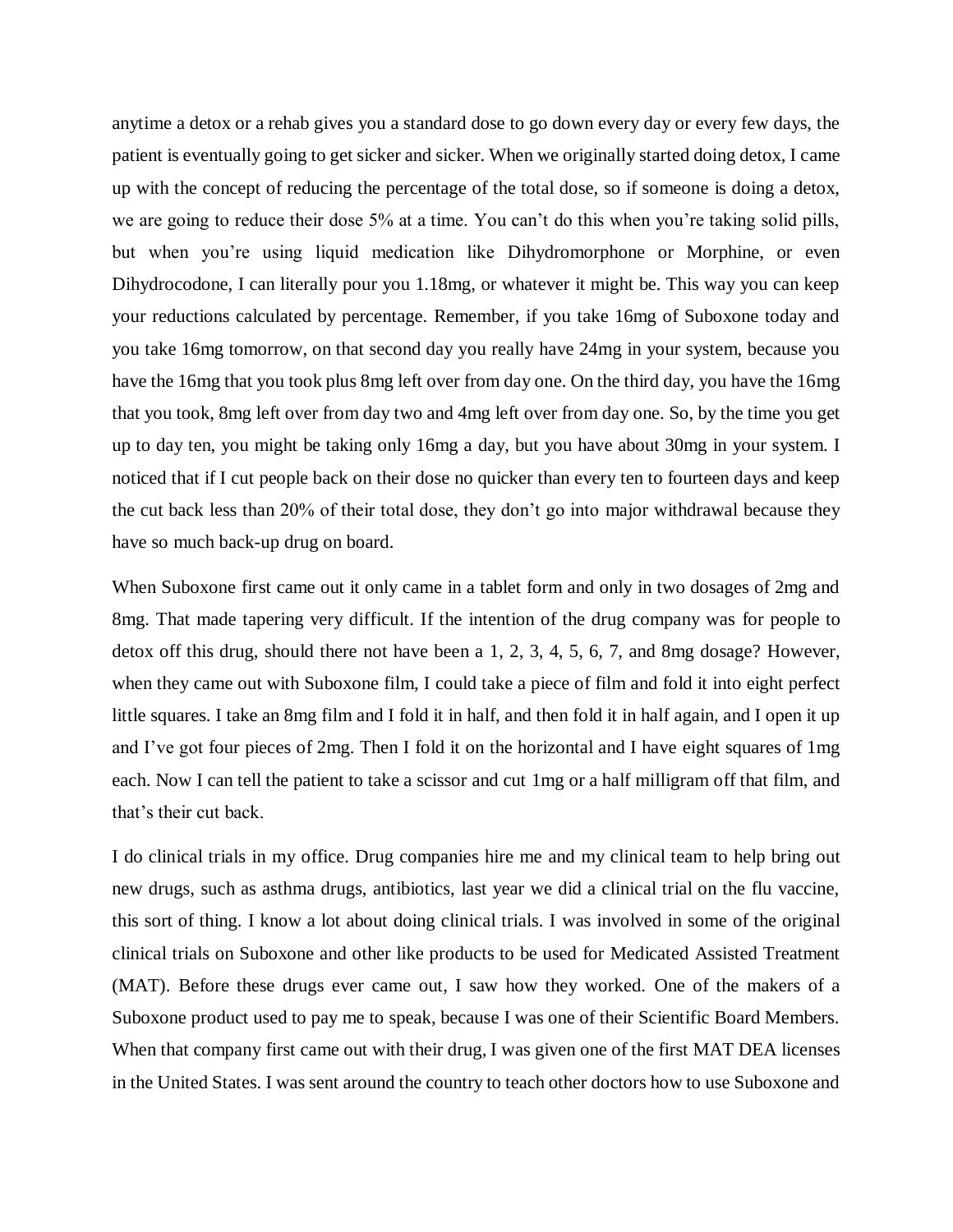then Vivitrol, another drug used to prevent alcohol and opiate relapse in patients who have already been detoxed.

The drug companies were telling everyone, the government included, that patients would be off opiates in thirty days because we were going to use Suboxone to detox them. That was said to get the drug approved by the FD and the DEA. *Now* what they are selling is, "Stay on Suboxone forever!". Why? Because they want to make a fortune.

I have patients coming into my office tell me that they are getting Suboxone from doctor so-andso, right down the road. Then why are you coming to me? Because they went back for a followup visit and told that doctor, "I only needed 4mg of Suboxone to feel okay, but you told me I needed 16mg, and on 16mg I was too sedated. I only need 4mg.", and the doctor would actually yell at them for not taking 16mg, stating, "You're going to relapse!" I hear this all the time.

Many doctors don't care, they just want the patient to come back every month; here's my \$200, here's your prescription. Many others are just not experts. The training to prescribe Suboxone is very minimal in an attempt to make this drug available to as many people as possible. I only know of one other doctor that asks the patient, "Are you here to get off this drug or are you here to stay on it?" Recently in the U.S., nurse practitioners can receive permission to prescribe MAT. The government and the drug manufacturers' reasoning for this was to make the drug more accessible in areas that access to physicians was limited. However, I ask the question, "Are these practitioners who are not consummately trained in addiction medicine really able to prescribe this drug properly?"

I've had patients that were sixty years old and have been taking opiates for forty years that want to stay on MAT forever, and since they're old and sick, that's okay! If that works for you, that's fine. But when a twenty-one-year-old kid comes to me and says he would like to stay on Suboxone forever, that's absurd! I tell them, "Let's do a slow taper". Sometimes it takes twelve months, sometimes it takes sixteen months, sometimes it takes eighteen months, but we do taper them. And those who go to meetings and therapy while they are tapering, do better. Under U.S. law, there *must* be a therapeutic component to medicated assisted treatment for opiate dependents using products like Suboxone. However, that is infrequently the case.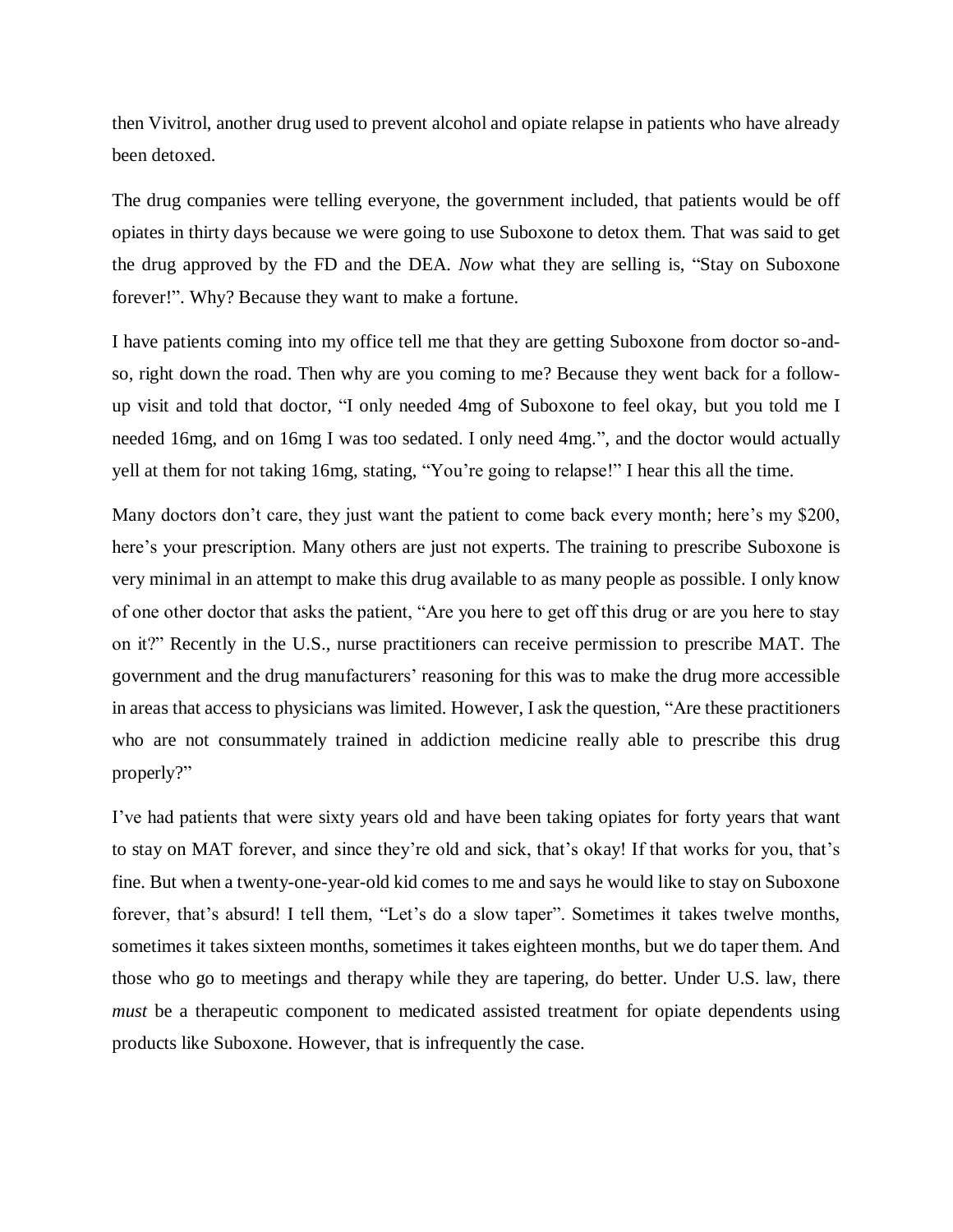It's interesting, Narcotics Anonymous at their next world convention is actually voting on a law to be more accepting of Suboxone and Methadone patients. In other words, the rooms didn't know what to do with Suboxone patients; are you considered to be in recovery using Suboxone, or are you considered to be still using? That paradigm is shifting now to welcome Suboxone patients into the meetings, which in my opinion is a huge step forward.

I've been telling people on Suboxone for years to go to meetings and make connections with people in recovery. How can I tell my patients to work a program based on rigorous honesty and then tell them to lie about being on Suboxone? This is why I tell drug users not to go to AA meetings, because you are stating that you're an alcoholic, and you are not. In NA, it states, "Let there be no mistake about this, alcohol is a drug."

Find a sponsor who is open minded enough to say, 'I will sponsor you as long as you are cutting back on your Suboxone dosage'. Unfortunately, not all people will do that, some people won't sponsor you because you're on Suboxone. The most important thing is to just be honest with your sponsor.

So, this is a very successful model that I have, because most patients can't afford Ibogaine or anything like it. Especially the way I do Ibogaine, it becomes very expensive. I see you for a week or two and do the physical and psychological work that must be done before a flood dose, including labs and cardiology clearance. Then I stay with you twenty-four hours around the clock during and after your treatment. Then, ongoing contact for as long as the client wishes for post-Ibogaine aftercare treatment. It isn't a money maker for me because the days that I'm there are days that I'm not in my office. I still have a staff in the office, still paying rent, still paying salary, and I'm not seeing the patients that pay my bills. So, the figure that I came up with is one that breaks it even, that way I'm not paying out of pocket. That's what I did back with Dr. Mash as well, I didn't want to get paid for being there, but I did need to cover my expenses.

*Jennifer: When people come into your office addicted to opiates, what is your preferred method of treatment, Suboxone or Ibogaine? And why?*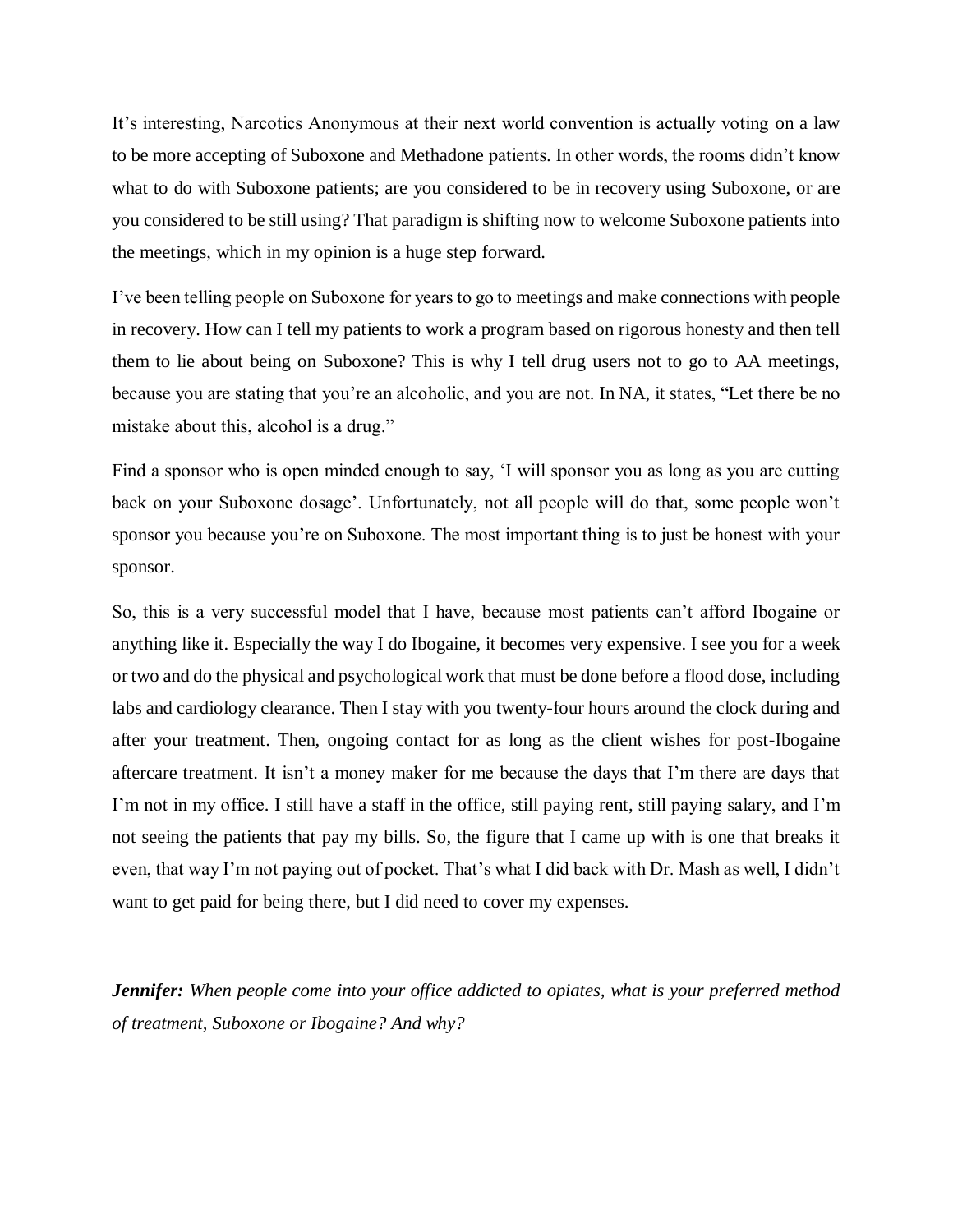**Dr. Kamlet:** We have no choice. In other words, in the United States model there is only one thing a doctor can do on an out-patient basis for a patient addicted to opiates, and that's MAT.

I am also certified in pain management. I see a lot of patients with cancer and terrible diseases. Some were addicts but we managed their pain in a way that they don't go off to the races. But when somebody comes in and says, "I have a problem with opiates, I'm an addict", in the United States model I cannot by law give an opiate to an opiate addict to detox them on an out-patient basis. That's against the law. You also cannot give Methadone to an opiate addict unless it's in a Federally Licensed Methadone Clinic that is highly overseen by the DEA. There are two Methadone treatment programs in all of Miami. How many millions of people live in Miami, and there are two Methadone clinics, and they make a fortune, at \$12/day per patient.

The only thing I can do is offer everybody MAT, but I tell everybody about Ibogaine. The great majority of my patients live off an \$800 disability check a month, so taking Ibogaine is out of the question. Nor would I recommend anybody, in good conscience, reach out to the Ibogaine underground, or buy Ibogaine from a website; it's just too risky.

When a patient asks me about Ibogaine and can't afford proper safe treatment, I tell them to go to a Narcotics Anonymous meeting. Almost everybody is there for opiates and at the end of the meeting they will say, "If you have a year or more, raise your hand". This is to show the newcomer that this program really works. All these people raise their hands, and none of them took Ibogaine, so there's a lot of ways to get clean.

You can't pick a treatment modality for a client until you meet the client. What's the level of motivation? What's the support system? Are they dual diagnosis? It has to be custom-tailored. However, I am limited to what I can put on my menu, here in the United States, it's only Subutex or Suboxone or other similar Buprenorphine products.

*Jennifer: What is the difference between Suboxone and Subutex, and which do you prefer working with? Also, are shots like Vivitrol safe to use, and will the patient go into withdrawals if they abruptly stop using it?*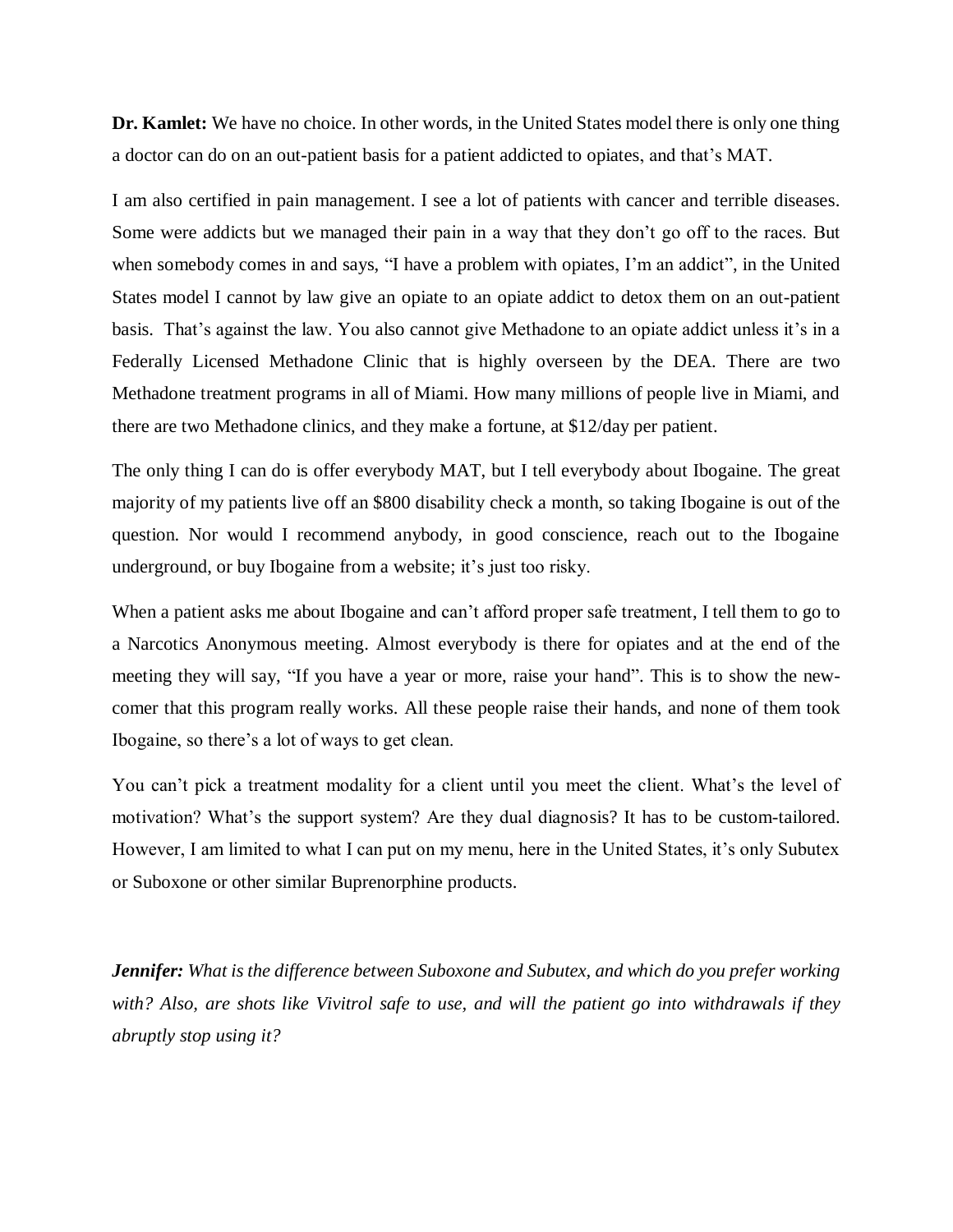**Dr. Kamlet:** Subutex, or Buprenorphine, is a synthetic opiate which is a mixed opiate-agonist and antagonist. That means if an addict took it with other opiates, it would throw them into withdrawal. Thus, patients starting medicated assisted treatment must first be in withdrawal to start Buprenorphine containing products. Subutex is pure Buprenorphine and it has the potential for injection. Suboxone is Buprenorphine mixed with Naltrexone. Thus, if it was injected it would throw the patient into narcotic withdrawal. Suboxone and similar drugs are preferred to pure Buprenorphine to prevent anybody from injecting it. Subutex and Suboxone are both given sublingually, and it is absorbed by the veins under the tongue. According to the DEA and the FDA, Buprenorphine containing Naltrexone is always the preferred treatment due to the fact that its less abusable.

In my personal practice, when I am transferring a patient from heroin to medicated assisted treatment, I give them Subutex for the first seven days and then switch them over to Suboxone. 98% of the Naltrexone in Suboxone is deactivated sublingually, but even that 2% can make the transition from heroin or Oxycodone more difficult. So, to ensure a smoother transition to a safer drug, Subutex is typically used for induction only.

Vivitrol is a completely different type of product. Vivitrol is long-acting Naltrexone given as a once a month shot. It was first approved by the DEA for alcoholics who were sober to prevent alcohol relapse. Many years later, it received FDA approval to be given to opiate addicts who were opiate-detoxed to prevent relapse. Caution needs to be taken here because if a patient still has opiates in their system when they receive their first Vivitrol shot, they will be thrown into longterm intractable opiate withdrawals which could last anywhere from days to weeks. Thus, in my practice, all patients must show they have no opiates in their urine drug screen before receiving their first shot of Vivitrol.

I helped do the clinical trials for Vivitrol and I personally was very skeptical at first. The use of a pure opioid-antagonist to prevent opiate relapse was counter intuitive to me. Yet, after many years of observing patients who received Vivitrol, regardless whether they go to treatment, NA, or do nothing, the Vivitrol group does better in each instance. However, this may be placebo effect.

It is my opinion that patients who do a flood dose of Ibogaine should not take a shot of Vivitrol post Ibogaine for at least sixty to ninety days after the flood dose. You may ask why…If the biproduct of Ibogaine, whether its Nor-Ibogaine or 18MC, is working as a pseudo irreversible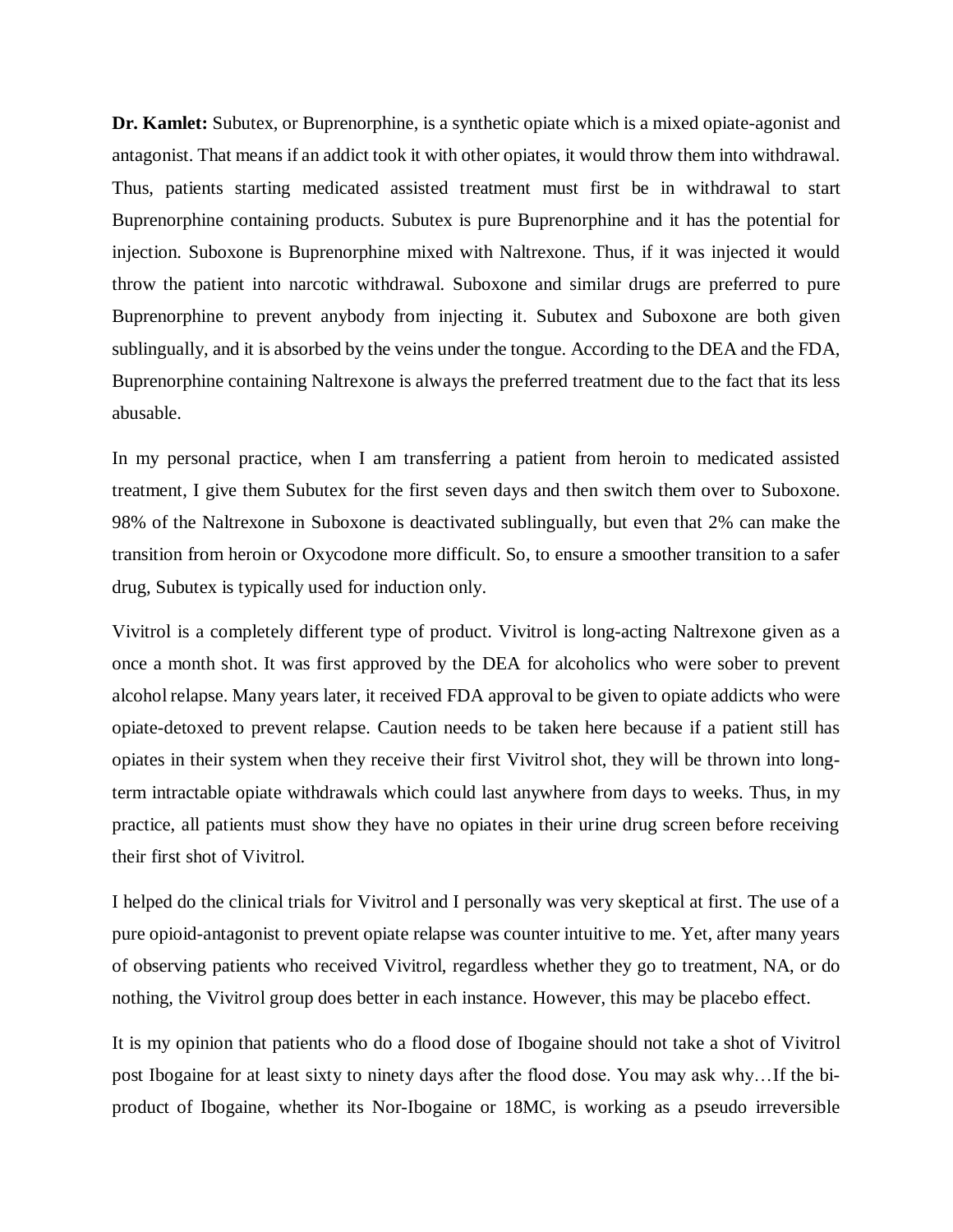agonist of Mu and Kappa opioid receptors, and Vivitrol is given, they both may be competing for the same receptor sites. My experience has been that people who take Vivitrol immediately after Ibogaine lose that sixty to ninety-day post Ibogaine "window of opportunity" and cessation of post-acute withdrawal syndrome (PAWS).

*Jennifer: The Ibogaine community made its introduction in the 60's when Howard Lotsoff accidentally discovered its ability to combat opiate withdrawals. Since then, it seems to have gone through several stages, including the underground communities in the early 2000's and now the global outbreak of unregulated clinics. Currently, myself and many others are seeing the flaws in the community as a whole and our goal is to improve the credibility and efficacy of the Ibogaine industry. Do you believe it is possible to transform this controversial community into a wellrespected alternative medical community?* 

**Dr. Kamlet:** Honestly? No, because we have no authority to force anybody to do anything. And you can't teach somebody ethics.

There are some people out there who are really good, ethical people, who have really good Ibogaine clinics. They pick and choose clients, and they turn away those who aren't a good candidate. They're very loving and try to do their best. When they have a problem, they call me, they ask me if they should take this patient. This may be about half of the Ibogaine community. And *still* in the best-case scenario, people can die at their clinics.

Some say, "Well, I treat addicts that would have died anyway", but to me that's not an answer. I've done Ibogaine treatments for twenty-two years and I've never killed anybody. I've never had a single patient even go through an E.R.

This can be done in a way that is 100% safe. Nobody needs to ever die from an Ibogaine flood dose if done in a proper medical model by trained licensed medical professionals. This could be done properly in the U.S., under a strict medical-psycho-social protocol. I don't see that happening in the U.S. anytime soon, nor are we going to be able to stop bad clinics from opening up.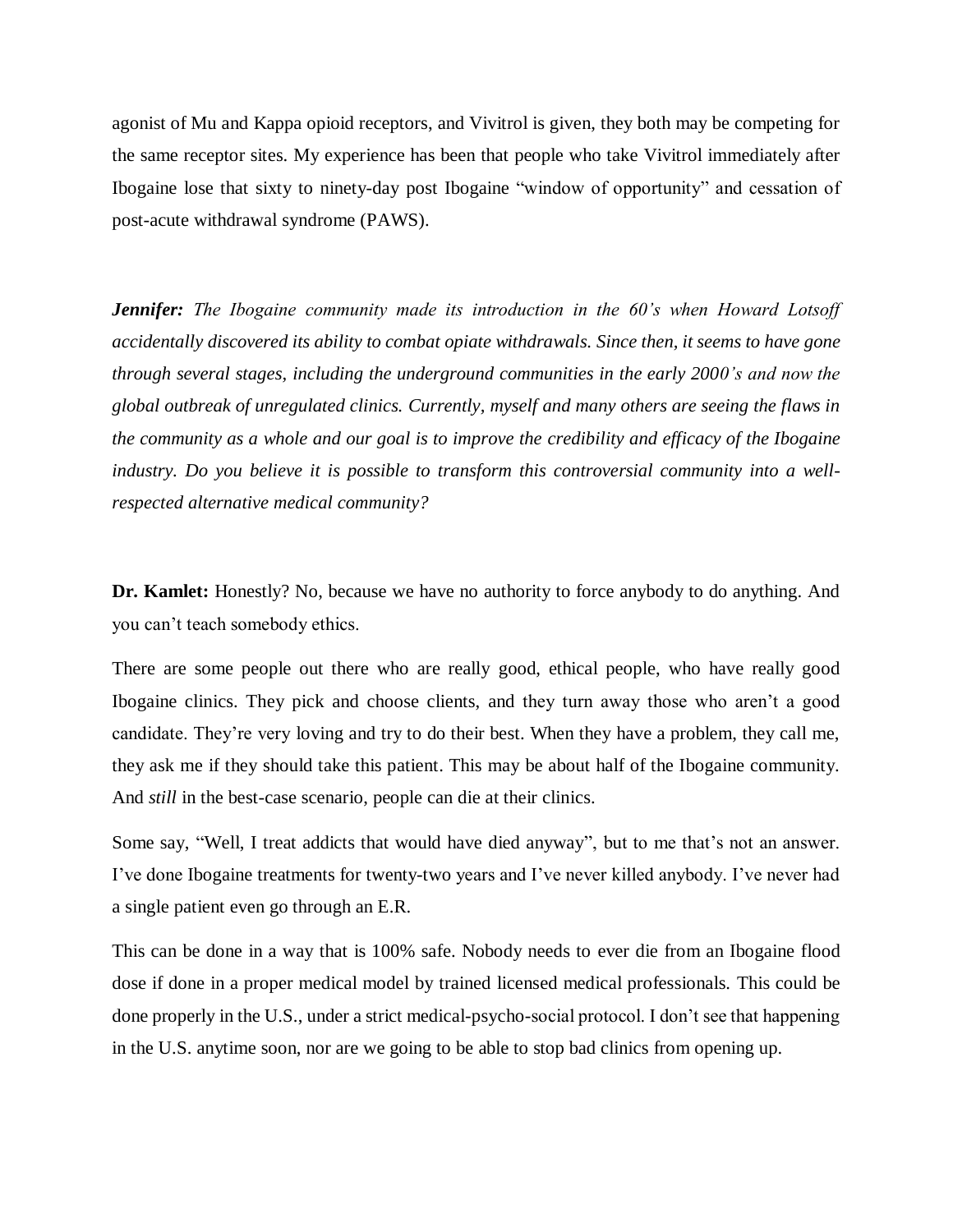I ask this question, "What is a successful Ibogaine treatment?" Is 'success' when a patient goes home and they aren't in opiate withdrawal? Shouldn't success be that the patient was clean for six, twelve, eighteen, twenty-four months? That's success to me.

Everybody selling Ibogaine as a 'cure for opiate addiction' is lying. Ibogaine is not the 'cure' for anything. It's a way to facilitate detox and a way to get through post-acute withdrawals with a lot less suffering. But please don't think that you can *just* take Ibogaine and never use again.

Some people are going to say, "I know a guy that did Ibogaine and never did any recovery work and stayed clean!". Well yeah, every once in a while I meet a young man, someone who is twenty, thirty, or thirty-five years old, just got caught up in the Oxy fad, not *really* an addict, just more or less got caught up by mistake. These guys are going to take Ibogaine and they aren't going to use again because they aren't really addicts.

But when you're talking about people who have relapsed six, seven, eight times before, who may be IV users that may also smoke crack, and when it comes to usable drugs for them, "One is too many and one-thousand is never enough". So, to say Ibogaine is going to 'cure your addiction' is a lie. The last patient I had return from an Ibogaine clinic for treatment was seen by me in my office today and had twenty-two days opiate free. He has not made it to an NA meeting yet but the physical transformation that took place is remarkable. This patient had been to fourteen prior detox and long-term rehabs in the U.S. before taking Ibogaine for the first time twenty-two days ago. He looked like a walking skeleton before taking Ibogaine and now looks like the poster child for good health. The key question to ask is, "Will this person achieve sustainable recovery?" Ibogaine postflood dose provides a widow of opportunity for change. It is *critical* in the treatment process that the provider comes to an agreement with the patient as to what the post-flood dose aftercare plan will be to ensure that change takes place during that window of opportunity.

*Jennifer: You are currently practicing in the state of Florida which recently approved the use of medical Marijuana. Do you feel that this particular plant medicine is beneficial in addiction treatment, or do you feel that it's recreational use can be counter-productive to a person in recovery?*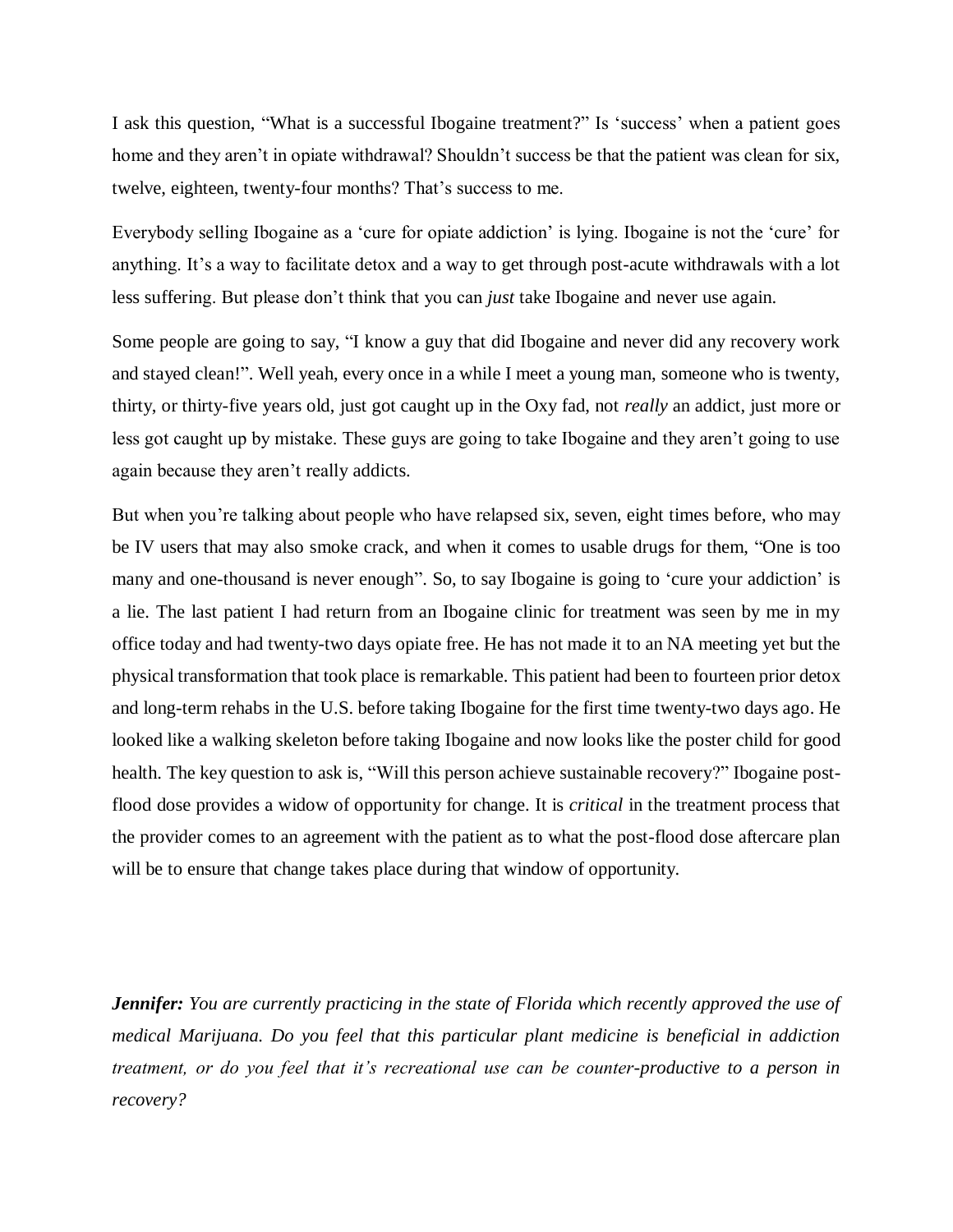**Dr. Kamlet:** I don't personally use marijuana, but I was the head of Scientific Planning to get this drug legalized in Florida. I did the television commercial free of charge to get it legalized, and I took a lot of heat for this because there were a lot of people in Florida that didn't want to see this get approved.

I have one of the first Florida Cannabis Prescribing Licenses and I have several patients in my practice who are being treated for legitimate pain. They suffer from severely painful diseases, and they have been able to get off their pain medication using medical Cannabis. So, this does work.

Can Cannabis help somebody who is in recovery? I've been asking myself this since 1995. If you are a real serious heroin or crack addict, and in recovery you decide, "It's ok, I can have a drink", even though you were never an alcoholic, or, "I can smoke pot because pot keeps me calm", it has been my experience that true addicts who think they can socially have a drink or smoke pot eventually go back to using their drug of choice. Sometimes quickly, sometimes slowly. In my opinion, once a true addict decides it's okay to change their consciousness and use any drug, its like jumping off a twenty-story building and passing by the fifteenth floor and saying, "So far, so good".

In my opinion, however, this does not hold true for entheogenic drugs i.e. plant teachers. When those drugs are given in the appropriate setting with the safety and respect that they demand, it is very rare that they become abusable and never cause dependency. However, there are those who will abuse these drugs too. In my opinion, it's the person's job to take the knowledge that they attained from these plant teachers and incorporate that information into their everyday life. However, I too frequently see something that I have called 'Instant Shaman Syndrome'. For example, a patient takes Ibogaine, has a life changing experience, and now feels it's their mission in life to give Ibogaine to everybody they meet and will personally use Ibogaine on a frequent basis themselves. In my opinion, daily intake of even small amounts of Ibogaine for no diagnostic purpose is abuse of the drug.

Now that there is medical Cannabis I can prescribe extremely high CBD and very low THC for those people who don't like the psychoactive part. There is a way it can really benefit them. Looking at people who get clean off opiates, even the ones that attend NA but still smoke pot, I've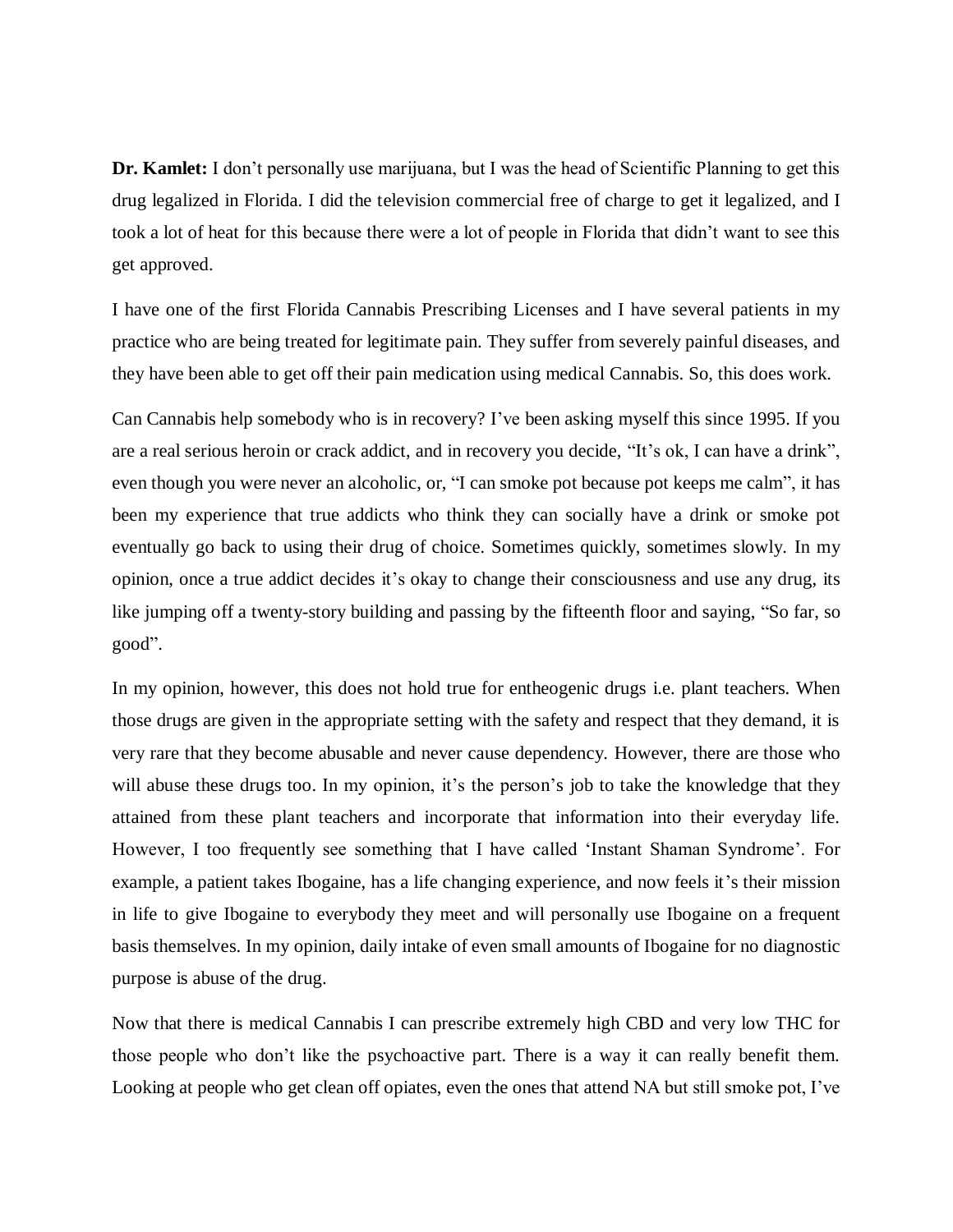been keeping a mental note of the statistics of how many times those people relapse. For some reason, I don't know why, the people who smoke pot or drink eventually relapse with their drug of choice, sometimes quickly, sometimes slowly.

I've been really curious about this, and I've been asking myself two questions: Why do 12 steps work; why is nothing as successful as this? And why does an opiate addict in recovery that smokes pot or drinks eventually relapse?

I think when you're working a program and you commit to being free from all mind-altering chemicals, and then when you make the decision that, 'Its ok for me to change my consciousness' by the use of the substance, you've already set yourself up for relapsing. I've noticed that over the last twenty-two years, it may take six months, it may take twelve months, but sooner or later they relapse.

I am not saying that NA is the only way to stay clean, but it is free, available everywhere, and it works. It is available in ninety-six countries and the literature is published in eighty-six languages. No theology that is not organized, as NA has no leaders or structure, has ever spread this quickly. How could it be if it didn't work? Twelve step critics may quote statistics that the success rate of twelve step programs is only 3-6%, I counter that with 3-6% is much better than 0%'. "Twelve steps and harm reduction models work because relapse has a 100% failure rate for dead people."

Once you're in recovery, I suggest to people the following, "Alcohol is a drug, Cannabis is a drug; how about you stay free from all drugs."

Additionally, other entheogenic drugs should not be used for at least six months post-Ibogaine, nor should any patient be given a second flood dose within ninety days after their initial flood dose.

*Jennifer: Overall, there seems to be a lot of deficiencies in the recovery community as a whole, and the reason I say this is because of the growing addiction rates and the revolving doors that most programs seem to be. What do you think the biggest challenge is in this field and what needs to happen to start seeing a decline in drug use worldwide?*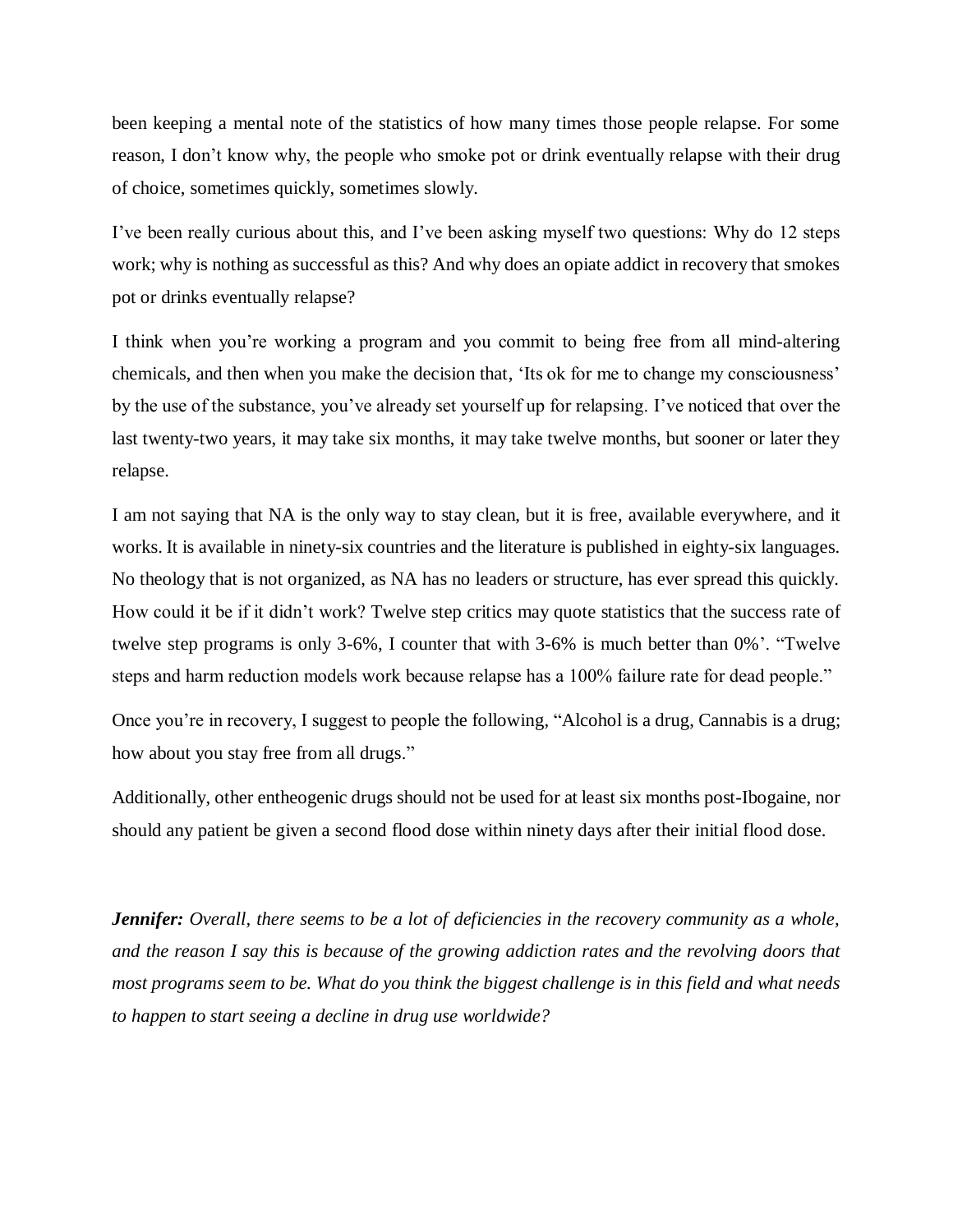**Dr. Kamlet:** As rehabs got to be very profitable, the rehab business became just as crooked as the pharmaceutical industry, and as crooked as illicit Ibogaine clinics. There are some really great rehabs, and there are some that are not.

We had a problem here in Florida, everybody started opening rehabs with their own drug-testing labs, and as soon as the insurance ran out, they would take the patient out, get them high, say "Oh, this patient relapsed", and re-admit them. People would come to Florida from all over the country, and say, "Wow, I'm in South Florida, great!". But now their ninety days is up, and the insurance says, "Go home", and they don't want to go home. So, they go out and relapse, three days later they show up at another rehab, and they get another ninety days. Well, the insurance companies got hip to this.

Right now, there's no medical insurance policy sold in the state of Florida that includes addiction benefits. Every patient that's coming for rehab is coming from out of state. Rehabs were actually incentivizing patients to come; giving them free housing, free plane tickets, even paying for patient's medical insurance. The rehab business has become just as crooked as every other business. That's not to say there aren't good rehab clinics out there. There are some tremendously good residential treatment centers, there are some tremendously good Ibogaine clinics, and there are some tremendously good doctors out there. Unfortunately, they are not the majority.

It's really tough for the mother, father, sister or brother to help the patient try to figure out their way through this maze of recovery websites and advertisements. Oftentimes, the people with the best websites don't necessarily have the best clinics.

I visited many, many rehabs over the last twenty-two years doing site visits. When I recommend a place to a patient it's because I know it's a good fit for that patient; it's not 'one size fits all'. One patient may do well at one place and another patient may do well at another place. It depends on many factors, such as age, motivation, etc. But again, it's become a monster. Everything good eventually becomes corrupted. Ibogaine was an amazing thing, but it got corrupted. Rehab was an amazing thing, but it got corrupted.

We talk about the opiate epidemic now. I watched a segment on television of President Trump blaming prescription drugs for the opiate epidemic. Well, that was true in 2002. President Bush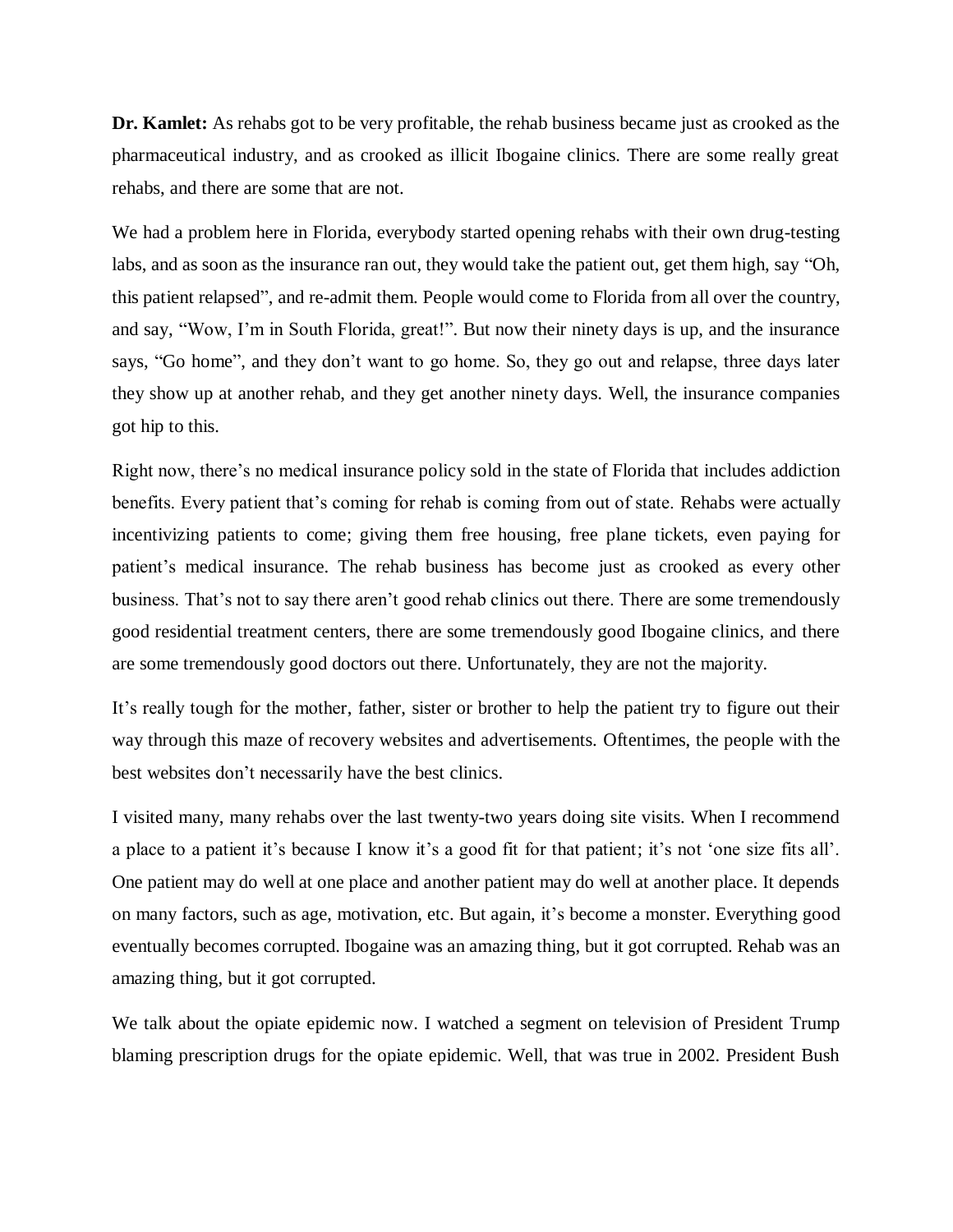was president, his brother was governor of the state of Florida, and Perdue came out with a new pharmaceutical called Oxycontin.

There was actually a 180mg dose of oxycontin.

Prior to this, the strongest pain-pill available was Percocet, 5mg of Oxycodone combined with 325mg of Tylenol. Suddenly, there's a pill that has thirty-two Percocets in one pill, and you can crush it, snort it, shoot it, or smoke it.

The 180mg was rapidly taken off the market because many patients were dying, immediately, but the 80mg Oxycontin stuck around for a year and everybody started buying them. Florida didn't have a prescription data bank, so a patient could go to ten different doctors and get ten different prescriptions. All of these upper-class people who would never think of going to the ghetto to buy heroin, and wouldn't even know where to buy it, were now snorting, shooting and smoking Oxys.

This is when it really went into high gear.

Oxycontin was already out for many years. Eventually, it lost its patent. Sixty Oxycontin pills costed \$800 at the pharmacy because it was a brand name. Generic Oxycontin came out and it was only like \$400, half the price.

Then, President Bush Jr. gave Perdue Pharmaceutical an Exclusive Second Patent and said that nobody can make the generic.

Normally, Exclusive Second Patents are only for miracle drugs, like if a company discovered the cure for cancer, and it cost them so much money to develop it that they couldn't make their money back in eight years; that's the only reason a company ever gets an Exclusive Second Patent.

What did the Bushes have to do with Perdue pharmaceutical? Perdue is the most powerful lobby in Washington, period. The president of the U.S. and the governor of Florida were both Bushes at the same time, and suddenly Florida became the 'Pill Mill State'.

Perdue got fined \$880 million dollars in the federal court for telling their drug reps to lie to the doctors that this was a less addicting pain pill, claiming that since it's long-acting, it's less addictive. They were in the doctors' offices every day, giving free lunches and pens and pads.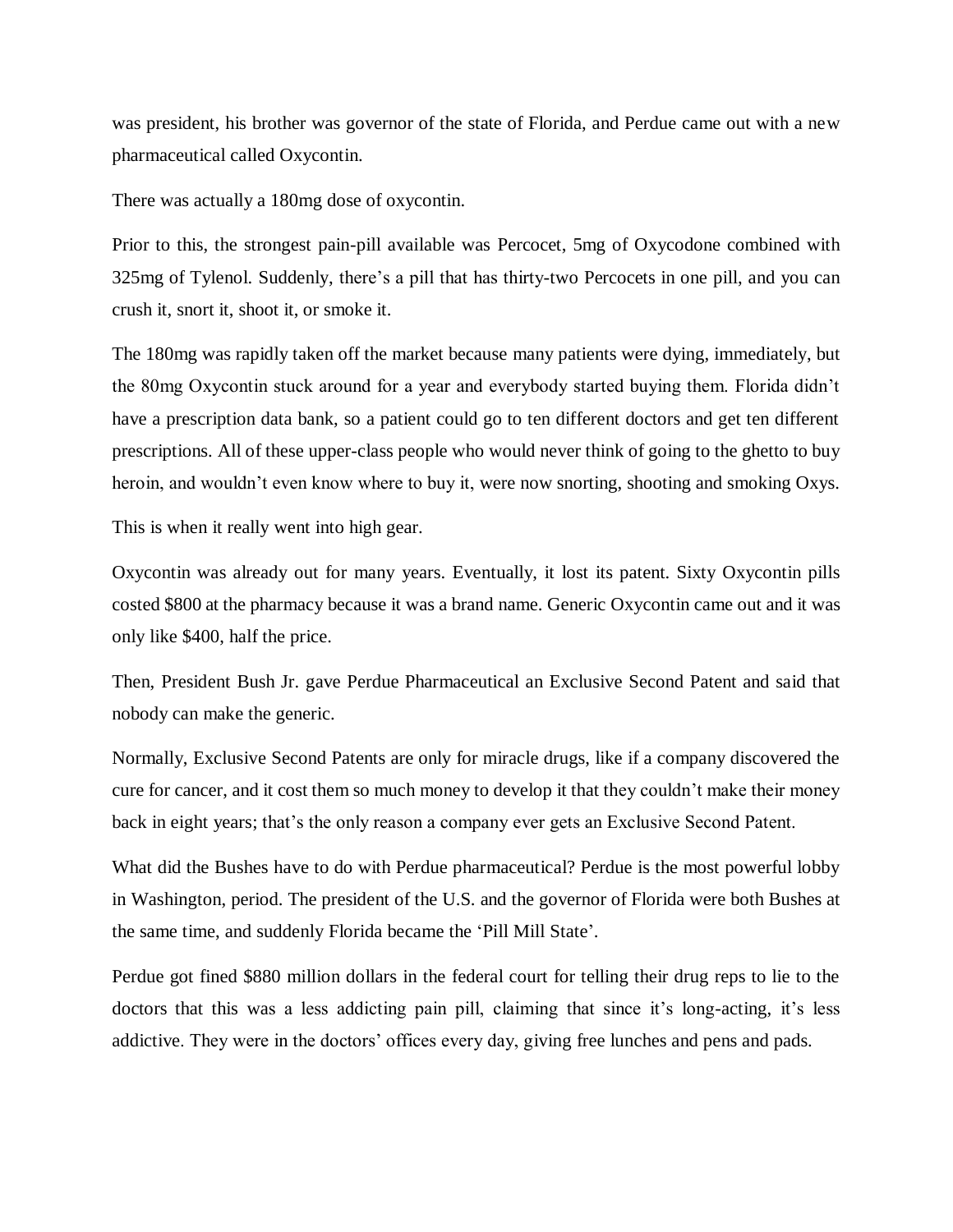It was *proven* that Perdue told their drug sales people to lie to the doctors and make up their own statistics. So, they were fined \$880 million dollars in a federal court. They had made \$8 billion dollars profit. The judge's last statement was, "I can't believe that nobody's going to jail for murder here." Then, rival drug companies decided to come out with the 30mg generic Oxycodones, and they were *really* cheap.

Suddenly, pill mills start popping up all over the state of Florida. Ninety percent of all of the opiate prescriptions being written in the United States were coming from the state of Florida. There were more store-front pill clinics in Florida then there were McDonalds.

There were doctors with degrees from Harvard that had essentially sold their souls to the devil. An eighteen-year-old patient would walk in and say, "I have a back ache", they'd go get an MRI, and no matter what the MRI would show, they would walk out of the clinic with two-hundred-andforty 30mg Oxycodones. The pills were being dispensed by the doctors in the same office, so the money wasn't being made by seeing the patients, the money was being made by dispensing the pills. They'd usually also get ninety Xanax along with that, and on the news every day you would see people outside of store-front pill mills shooting up in the cars.

I testified in a couple of legal cases where the doctor was writing eighty prescriptions a day, which means he'd have to be seeing a patient every sixteen seconds, you know, this kind of stuff. *And* we had no state data bank, so a patient could see ten doctors in a day and end up with two-thousandfour-hundred Oxycodones *in a day*.

People from all over the country started coming to Florida to go to the pill mills to get their Oxys. This is how the opiate epidemic spread to Vermont, New Hampshire, places that never saw heroin or opiates ever before were now being affected by opiates, because of the state of Florida.

This went on for many more years. Mothers were on the steps of Tallahassee every day saying, "You're killing our children!", and none of the politicians would do a thing about it.

Finally, the US government got fed up with Florida. Other states like Georgia, South Carolina, and North Carolina were telling the government, "You have to do something about Florida, they're killing everybody!" So, the Oxy clinics were shut down and a state data bank was made.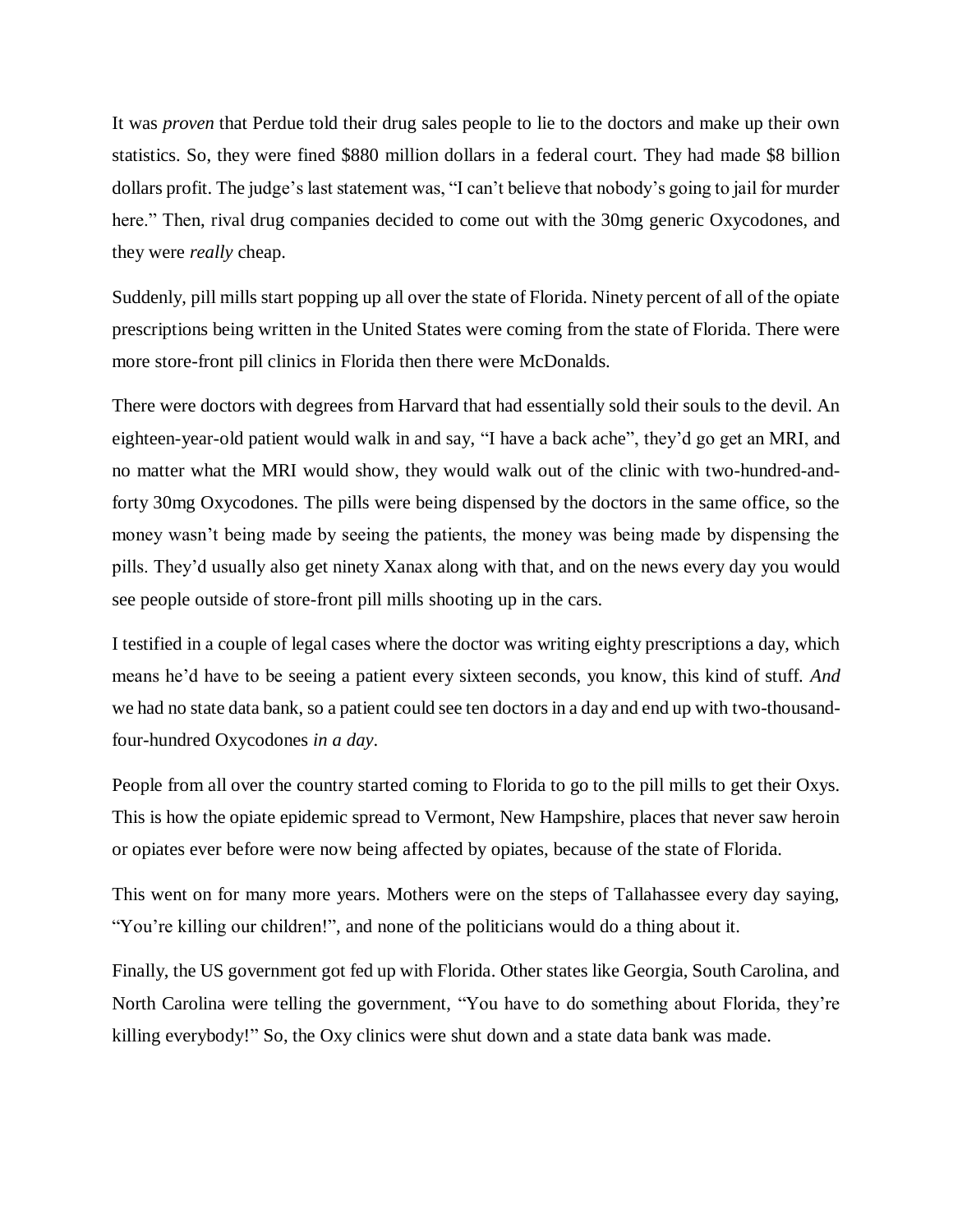So, I said, "Wait a minute! You've got 300,000 plus Oxy addicts in the United States and now you're taking away the Oxy?! What are you going to do? You are creating the perfect business model for the drug cartels to flood the United States with super pure heroin and get everybody addicted to heroin!".

And that's exactly what happened.

Now Oxy was no longer around. Oxy became 3% of the problem, and heroin became 97% of the problem.

And then it gets even worse…now the heroin is no longer heroin! Its fentanyl! Fentanyl is ten times more potent than Morphine, Car Fentanyl is one-hundred times more potent than Morphine, and to date over one-hundred-and-eighteen other analogs of Fentanyl have been found in so-called bags of heroin in the streets of Miami. Lately, there is no heroin at all in the heroin, it's all Fentanyl. Thus, the name 'Opiate Epidemic' in my opinion needs to be changed to the 'Fentanyl Overdose Epidemic' if we are truly going to save lives. Aside from the increase in heroin usage, born out of the Oxycodone enigma, the true reason for the massive increase in opiate deaths in the last three years is illicit use of Fentanyl coming from China or being manufactured in Mexico. One eighteenwheel cargo container filled with Fentanyl is enough to kill every person alive today in the United States. It's the Fentanyl, not the heroin or the Oxycodone, that's killing our children. With a pandemic of opiate dependents and an explosion of opiate deaths, should not Ibogaine be given emergency drug approval instantly? It would *if* our intention was to truly help, as opposed to make profit.

And this is the current problem.

My question is, why did the state of Florida allow this to happen? When I came to Florida in 1988 there were eight heroin overdose deaths a year, and now it is estimated that there are approximately eight opiate overdose deaths a day, mostly due to Fentanyl contaminated heroin.

I ended up speaking to many politicians telling them, "If you do this, if you shut down all of these clinics, and you start this data bank which is something you should have done fifteen years ago, you need to make Suboxone free for everybody! There should be a federal grant!". I told them they had just created the perfect business model for the drug cartels. I asked them what they were going to do with the myriad of Oxycodone addicts that could no longer get Oxycodone? They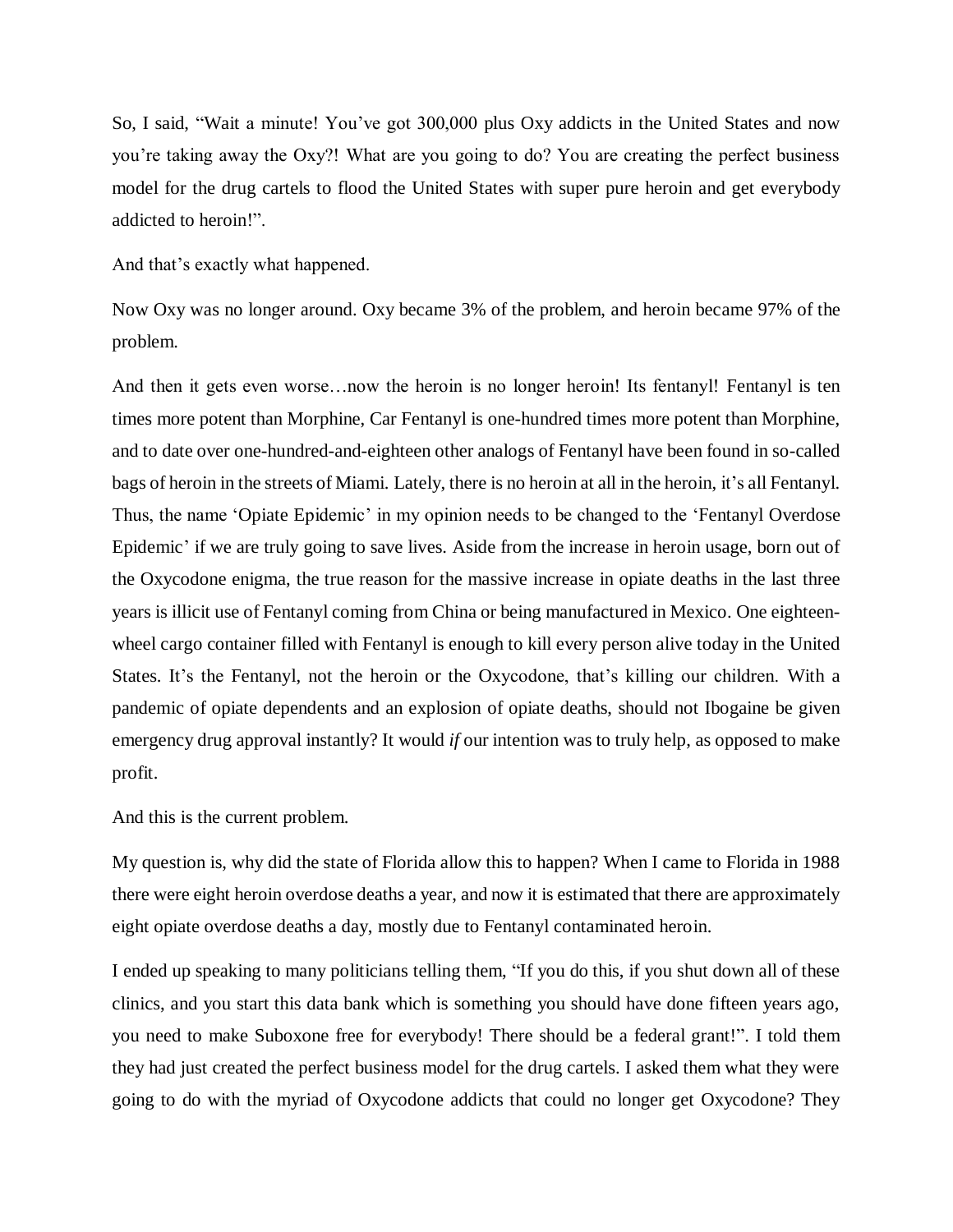*can't* just stop! This is not cocaine, this is not methamphetamines, these people are going to be deathly sick.

I used a quote from Alan Ginsberg's book, "I saw the best minds of my generation running naked through the ghetto looking for a fix". I said that in front of Senators and Congressmen in Florida. Nobody cared. They were all making a ton of money. You couldn't even get elected without the pharmaceutical companies backing you.

There are four-thousand permanent pharmaceutical lobbyists in Washington. In a capitalistic society, how will we ever have a solution to a problem like this, because it's not about saving lives, it's about making money.

The pharmaceutical companies might be interested if we could find a way that people could take Ibogaine every day, and yes, I do believe that people can safely take a little bit of Ibogaine every day. I believe Ibogaine can be given as a shot as relapse prevention every month. I also believe that Ibogaine can be used to help detox people without flood dosing them. All of this is possible with the proper studies.

But, why would they want to get people off a drug that they are making money on? The drug company motto is, "No drug is a good drug unless you have to take it forever".

I have a whole lecture that I give to patients regarding Ibogaine. I tell them yes, we are treating addiction, but I also don't want them to forget that what they are taking is a sacrament. At scientific conferences I'll ask, "What is the most potent hallucinogen on the planet?", everyone always says DMT, 2CB, LSD, etc. I say, "No, you're all wrong, its oxygen", and everyone looks at me like I'm crazy. I say, "What if I took your oxygen away? This hallucination of womb-to-tomb will disappear." We are in a paradigm where we are limited by our five senses, but there is energy right out there. Dolphins navigate by sonar, bats can see infrared, birds can detect electromagnetic fields; and we can't. Under the use of these sacraments, it is allowing us to tap into other places that are very real; just as real as this. These are sacred places, and the entities that exist there are very benevolent.